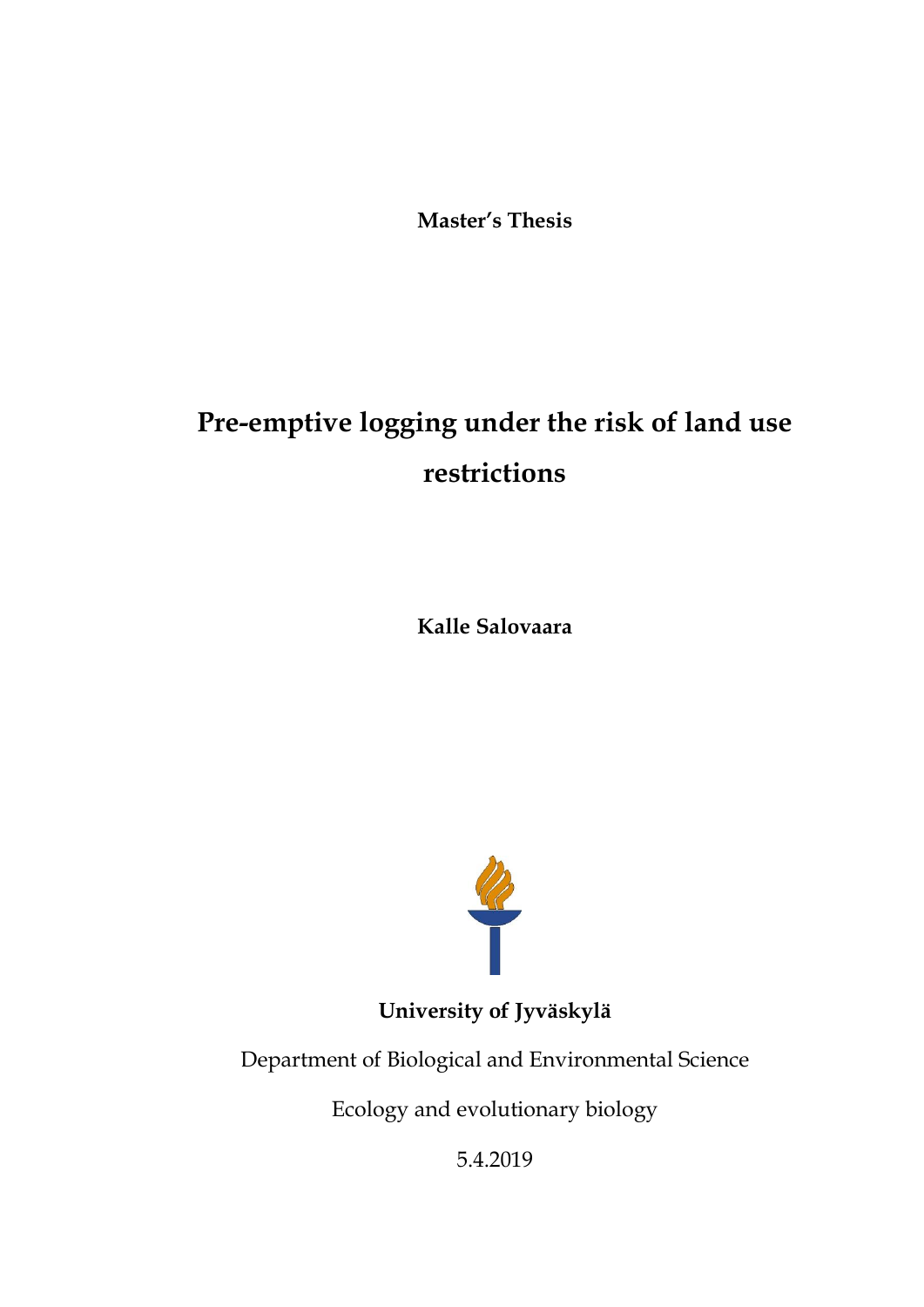JYVÄSKYLÄN YLIOPISTO, Matemaattis-luonnontieteellinen tiedekunta Bio- ja ympäristötieteiden laitos Ekologia ja evoluutiobiologia

| Kalle Salovaara:      | Tekevätkö maanomistajat aavistushakkuita maankäytön         |
|-----------------------|-------------------------------------------------------------|
|                       | rajoitusten välttämiseksi?                                  |
| Pro gradu -tutkielma: | 25 s.                                                       |
| Työn ohjaajat:        | FM Eini Nieminen, Dos. Panu Halme ja Prof. Janne<br>Kotiaho |
| Tarkastajat:          | Dos. Atte Komonen ja FT Kyle Eyvindson                      |
| Huhtikuu 2019         |                                                             |

Hakusanat: elinympäristöjen tuhoutuminen, luonnonsuojelu, luonnon monimuotoisuus, soidensuojelu, suo

Korkealla luonnon monimuotoisuudella on havaittu olevan positiivinen vaikutus ekosysteemipalveluihin, ja siksi monimuotoisuuden vähenemisen pysäyttäminen on tärkeää ihmiskunnalle. Elinympäristöjen tuhoutumisen on arvioitu olevan suurin uhka maapallon monimuotoisuudelle, sillä se pienentää eliöiden elintilaa ja lisää reunavaikutusta sekä maiseman pirstoutumista. Elinympäristöjen tuhoutumista voidaan estää luonnonsuojelutoimilla, ja yksityisillä maanomistajilla voi olla merkittävä rooli suojelutavoitteiden saavuttamisessa. Monet maanomistajat eivät kuitenkaan ole halukkaita suojelemaan uhanalaisia lajeja tai elinympäristöjä maillaan, ja osa myöntää heikentäneensä monimuotoisuusarvoja jopa tarkoituksella. Tällaisia epäilyksiä on esitetty mm. puunkorjuusta ekologisesti arvokkaissa metsissä – ilmiö, jota kutsutaan aavistushakkuuksi. Aavistushakkuutermillä viitataan hakkuuseen, jonka maanomistaja tekee silloin, kun jokin taho suunnittelee suojelualueen perustamista hänen maillensa. Hakkaamalla metsänsä maanomistaja pystyy vähentämään omistamansa kohteen suojeluarvoja ja näin välttymään suojelupäätökseltä sekä siihen liittyviltä maankäytön rajoituksilta. Tutkin, tekivätkö suomalaiset maanomistajat aavistushakkuita korvissa ja rämeillä vuoden 2013 jälkeen, jolloin heille oltiin tiedotettu, että heidän puustoiset suonsa ovat kandidaattikohteita soidensuojelun täydennysehdotuksessa (SSTE). Yhdistin Metsäkeskuksen avoimet metsävarojen ja metsänkäyttöilmoitusten paikkatietoaineistot kaikkien Suomen korpi- ja rämekohteiden osalta, ja vertasin näiden hakkuuasteita SSTE:n kandidaattikorpien ja -rämeiden hakkuuasteisiin vuosien 2013–2018 välillä. Hakkuuaste oli 9,6% korpikandidaattikohteilla ja 13,1% rämekandidaattikohteilla, kun taas vastaavat hakkuuasteet kaikilla muilla Suomen korpi- ja rämekohteilla olivat merkitsevästi korkeammat: 18,3% ja 18,5%. Tulokset osoittavat, että maanomistajien informointi potentiaalisista maankäytön rajoituksista ekologisesti arvokkailla puustoisilla soilla vaikuttaa keskimäärin suojaavan kyseisiä kohteita hakkuilta. Kuitenkin osa kandidaattikohteista hakattiin huolimatta siitä, että maanomistajat tiesivät potentiaalisista suojeluarvoista. Osa maanomistajista saattoi siis aavistushakata omistamansa kohteen. Toisaalta on myös mahdollista, että he pitäytyivät alkuperäisissä hakkuusuunnitelmissaan jättäen potentiaaliset suojeluarvot huomioimatta.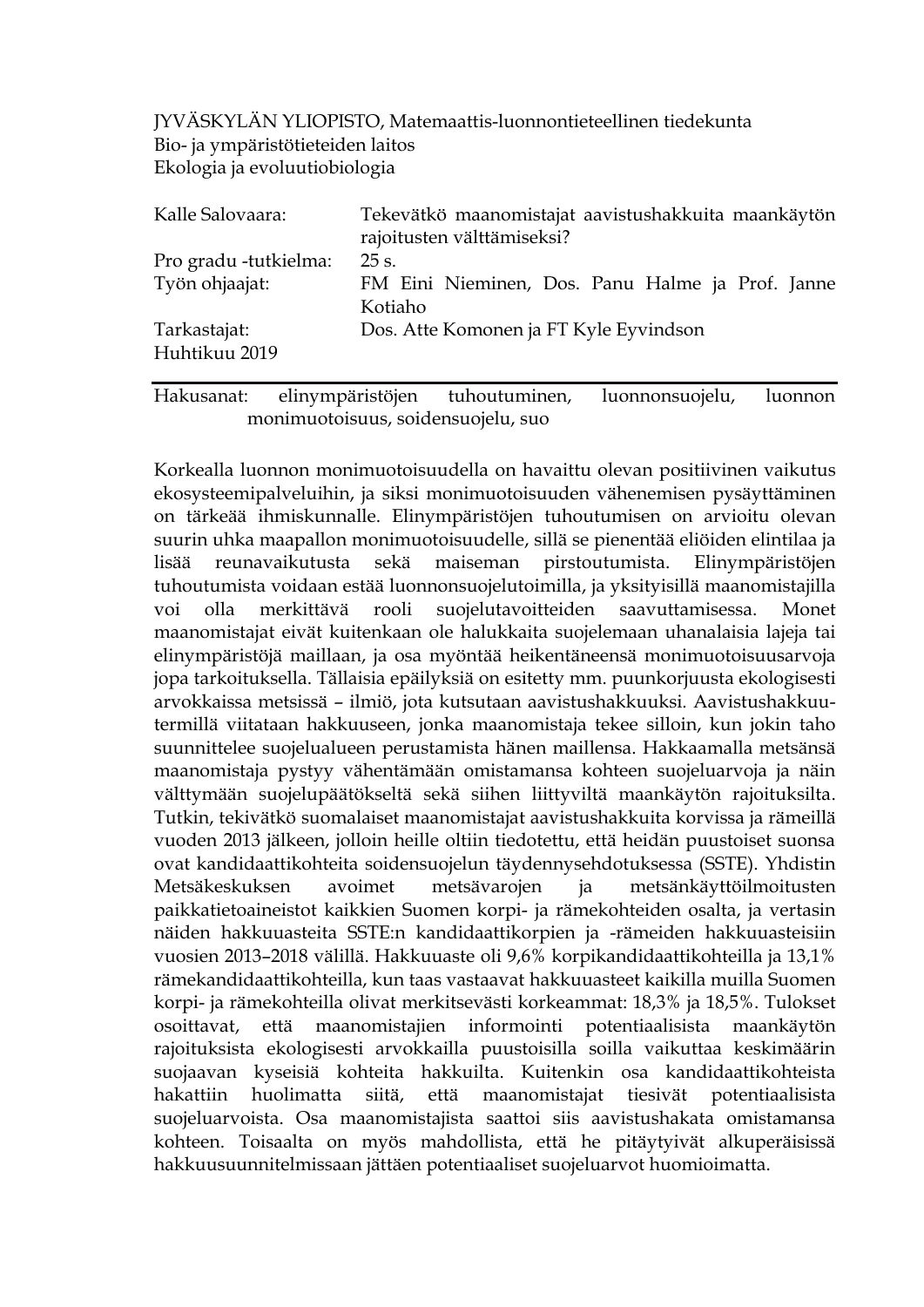UNIVERSITY OF JYVÄSKYLÄ, Faculty of Mathematics and Science Department of Biological and Environmental Science Ecology and evolutionary biology

| Pre-emptive logging under the risk of land use       |
|------------------------------------------------------|
| restrictions                                         |
| 25 p.                                                |
| M.Sc. Eini Nieminen, Doc. Panu Halme and Prof. Janne |
| Kotiaho                                              |
| Doc. Atte Komonen and Ph.D. Kyle Eyvindson           |
|                                                      |

Search words: biodiversity, conservation, habitat loss, landowner, mire, peatland

High biodiversity is associated with positive effects on ecosystem services, so the decreasing trend of biodiversity is important to halt. Globally, habitat loss has been estimated to be the biggest threat to biodiversity, reducing the amount of living space of organisms and increasing edge effect and landscape fragmentation. Habitat loss can be avoided by establishing protected areas, and private landowners have an important role in reaching conservation goals. However, many landowners are unwilling to conserve threatened species and habitats on their land, and some have even admitted to damaging them on purpose. One anecdotal accusation of such behavior concerns deliberate timber harvesting in ecologically valuable forests – a phenomenon called pre-emptive logging. Preemptive logging refers to the loggings, which landowners execute when an external party aims to establish a protected area on their land. By logging their forests, landowners can reduce biodiversity values of those habitats and avoid protection. I studied whether landowners in Finland engaged in pre-emptive logging in spruce and pine mires after they were informed in 2013 that their forested mires are candidate sites for the Proposal for Supplemental Mire Conservation (PSMC). I combined the Finnish Forest Centre's open spatial forest resource data and forest use declaration data for all spruce and pine mires with mature tree cover in Finland and compared their harvesting rates to the harvesting rate of the PSMC candidate spruce and pine mires between 2013 and 2018. Harvesting rates for the candidate spruce and pine mires during the five years were 9.6% and 13.1%, respectively. These rates were significantly lower compared to the respective harvesting rates of 18.3% and 18.5% for all other spruce and pine mires in Finland. Thus, informing landowners about prospective land use restrictions on their ecologically valuable forested mires seems on average to safeguard the mires from logging. However, some of the forested candidate mires were logged regardless of the information about their biodiversity values, implying that some landowners either engaged in pre-emptive logging or retained their normal harvesting plans, disregarding the information about the potential biodiversity values.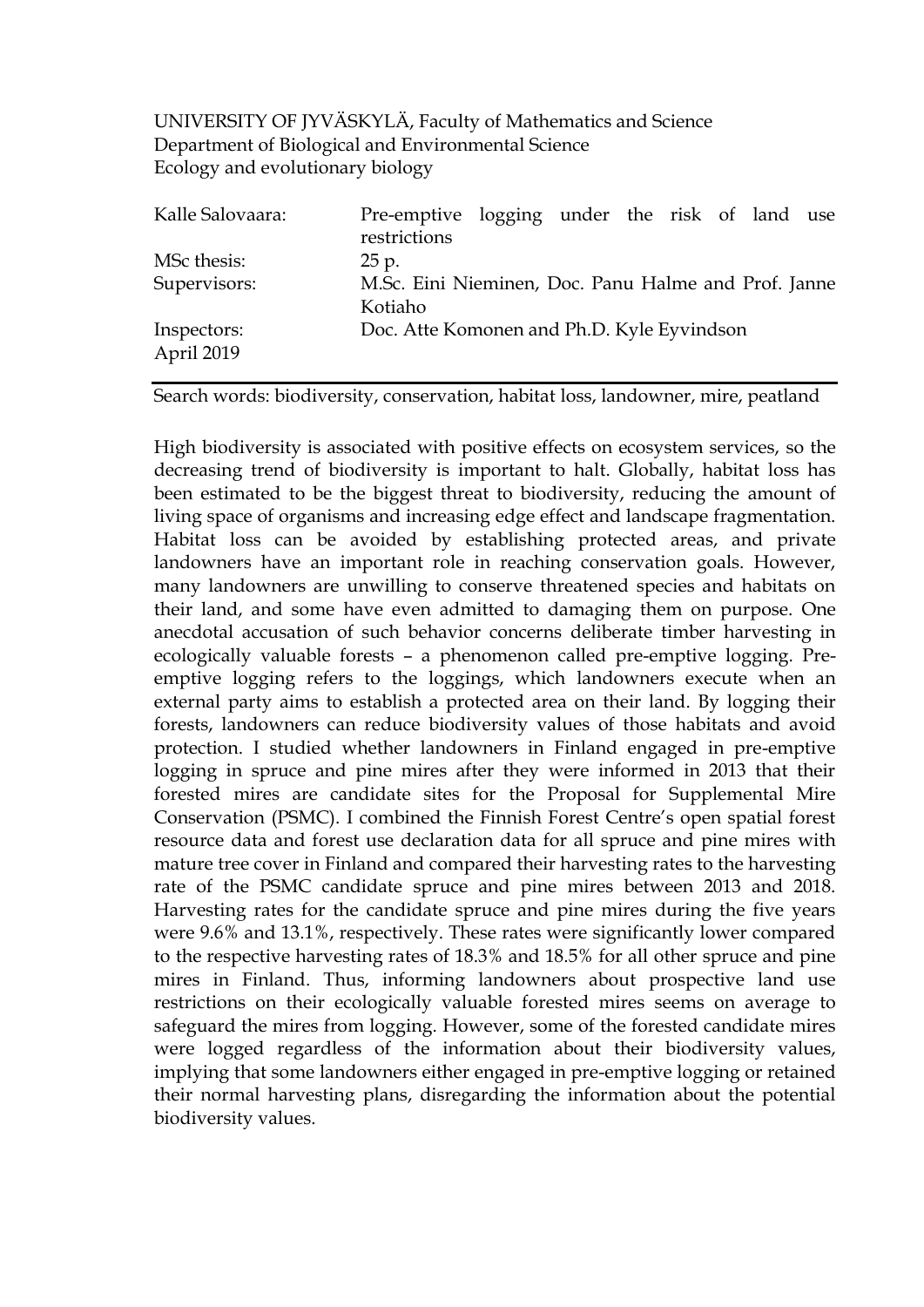# **TABLE OF CONTENTS**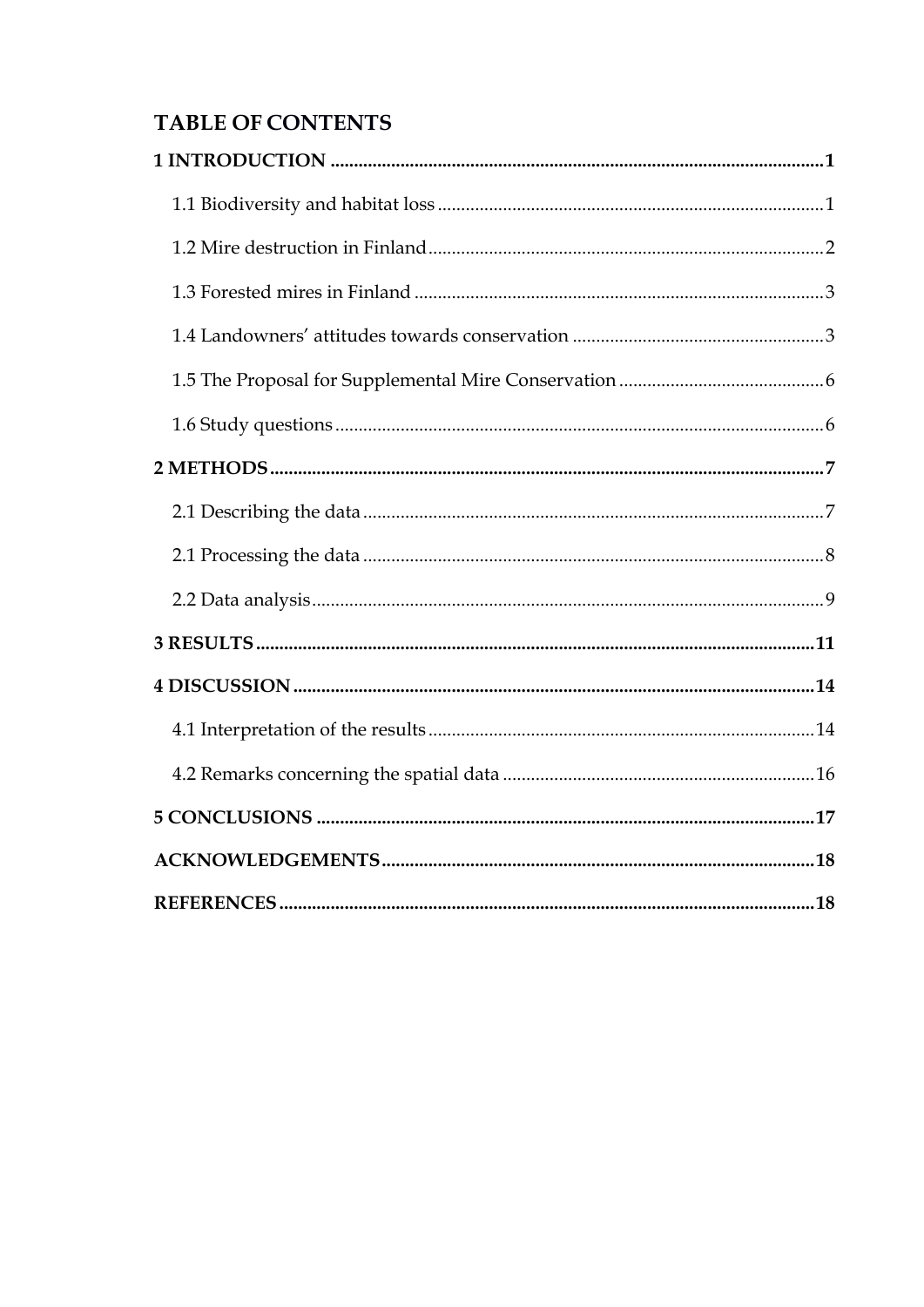# <span id="page-4-0"></span>**1 INTRODUCTION**

## <span id="page-4-1"></span>**1.1 Biodiversity and habitat loss**

Biodiversity is considered to have three levels; genetic diversity, species diversity, and ecosystem diversity (Gaston 2000). Genetic diversity refers to the genetic variation of a species, species diversity refers to the number of species, and ecosystem diversity refers to the variation in ecosystems in which species live. Biodiversity has a major role in the functioning of ecosystems. Organisms can influence the physical formation of new habitats, the productivity of ecosystems, and the fluxes in biogeochemical cycles (Cardinale et al. 2012). The loss of an organism or group of organisms can significantly alter the structure and functioning of an entire ecosystem, especially if they serve as keystone species.

Ecosystems provide so-called ecosystem services, which refer to different kinds of material and immaterial benefits humans can get from nature (Costanza et al. 1997). Natural resources such as wood, water and foodplants, as well as climatealtering processes such as carbon sinks are examples of different ecosystem services (Cardinale et al. 2012). High biodiversity has been associated with positive effects on many crucial ecosystem services, and the decrease of biodiversity can have severe consequences on both humans and the rest of the biota. Thus, it is important to halt the decreasing trend of biodiversity.

Habitat loss can have large, consistently negative effects on biodiversity, and it has been estimated to be the biggest threat for biodiversity (Fahrig 2003, Newbold et al. 2016). It typically happens as a result of degradation of habitat quality or decrease of habitat area, caused by numerous deliberate human activities such as conversion of land for agricultural and infrastructural needs (Hanski 2011). Furthermore, humans cause a lot of unintentional damage by increasing edge effects with decreasing area and increasing fragmentation of habitats, leading to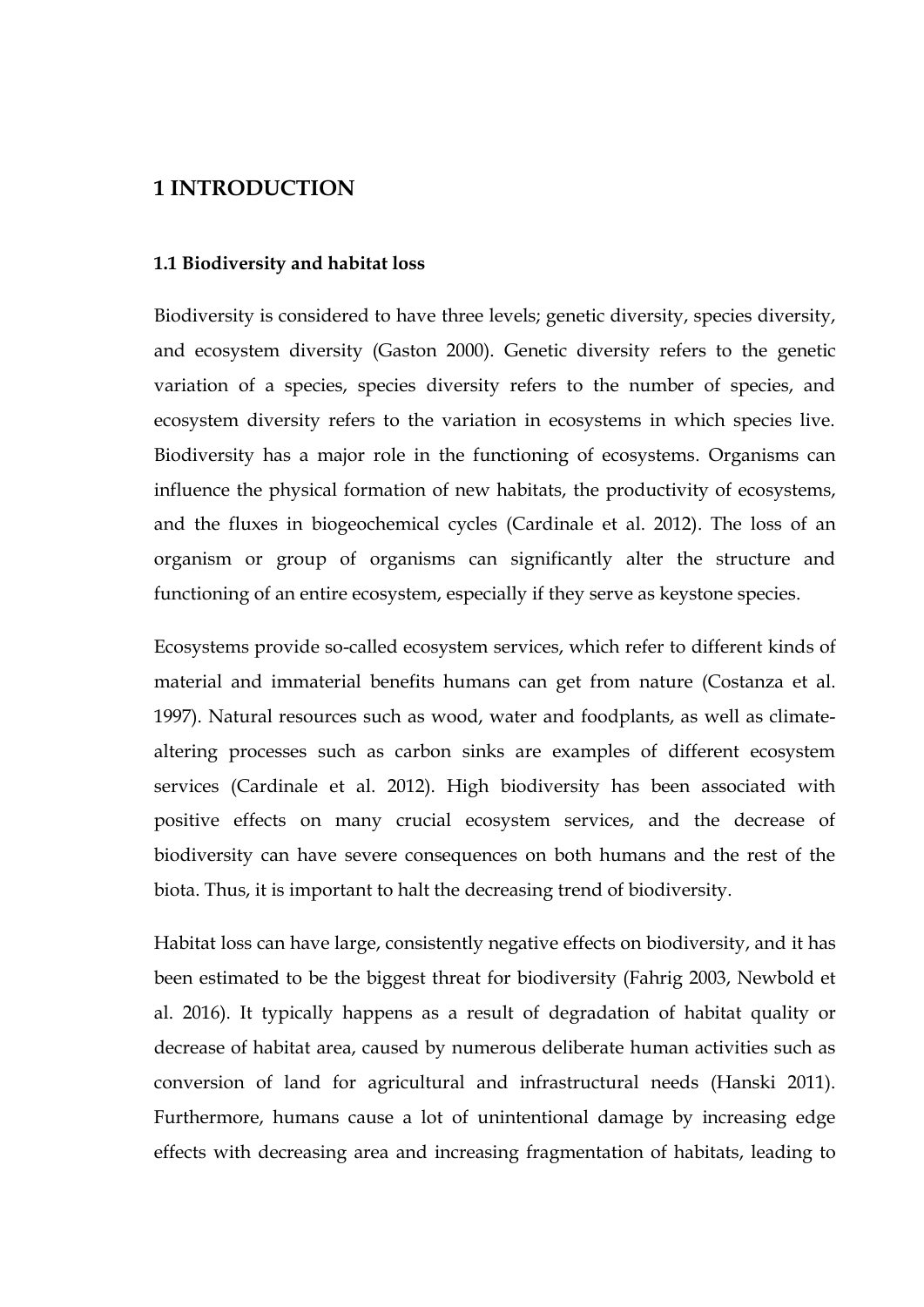reduced connectivity. These changes can cause various harm to the biota in the form of genetic, evolutionary, and ecological consequences. However, habitat loss can be avoided by establishing protected areas. Restricting land use in ecologically important habitats protects their biodiversity values.

# <span id="page-5-0"></span>**1.2 Mire destruction in Finland**

Finland has utilized mires much more intensively than other countries in northern latitudes, which has mostly been the result of an attitude that mires are worthless if they are not managed and converted for human use (Lindholm and Heikkilä 2006). Forestry is considered the greatest threat to Finnish mire ecosystems, as over half of the total mire area in Finland has been ditched for forestry use, focusing especially on forested mires (Kontula and Raunio 2018). Additionally, the construction of forest roads has had significant effects on nearby mires, serving as dams which disrupt local water flow (Lindholm and Heikkilä 2006). Agriculture and peat extraction are other important human activities that have destroyed many mire habitats in Finland (Alanen and Aapala 2015).

As a result of these human activities, over half of mire habitat types in Finland were classified as threatened at a national level in the latest assessment of threatened habitat types (Kontula and Raunio 2018). Many formerly dominant mire habitats have become less abundant, and some important characteristics have widely disappeared, such as ecotones between mires and forests (Heikkilä 1993). The effects have been strongest in southern Finland, where few functioning mire ecosystems now exist outside of nature reserves (Lindholm and Heikkilä 2006). The remaining mires have been fragmented, decreasing the number and area of viable habitats for many mire species, and increasing isolation between those habitat patches (Kallio and Aapala 2001). Additionally, human-caused regional changes in hydrology have also affected many of the undrained mires, degrading the quality of their habitats.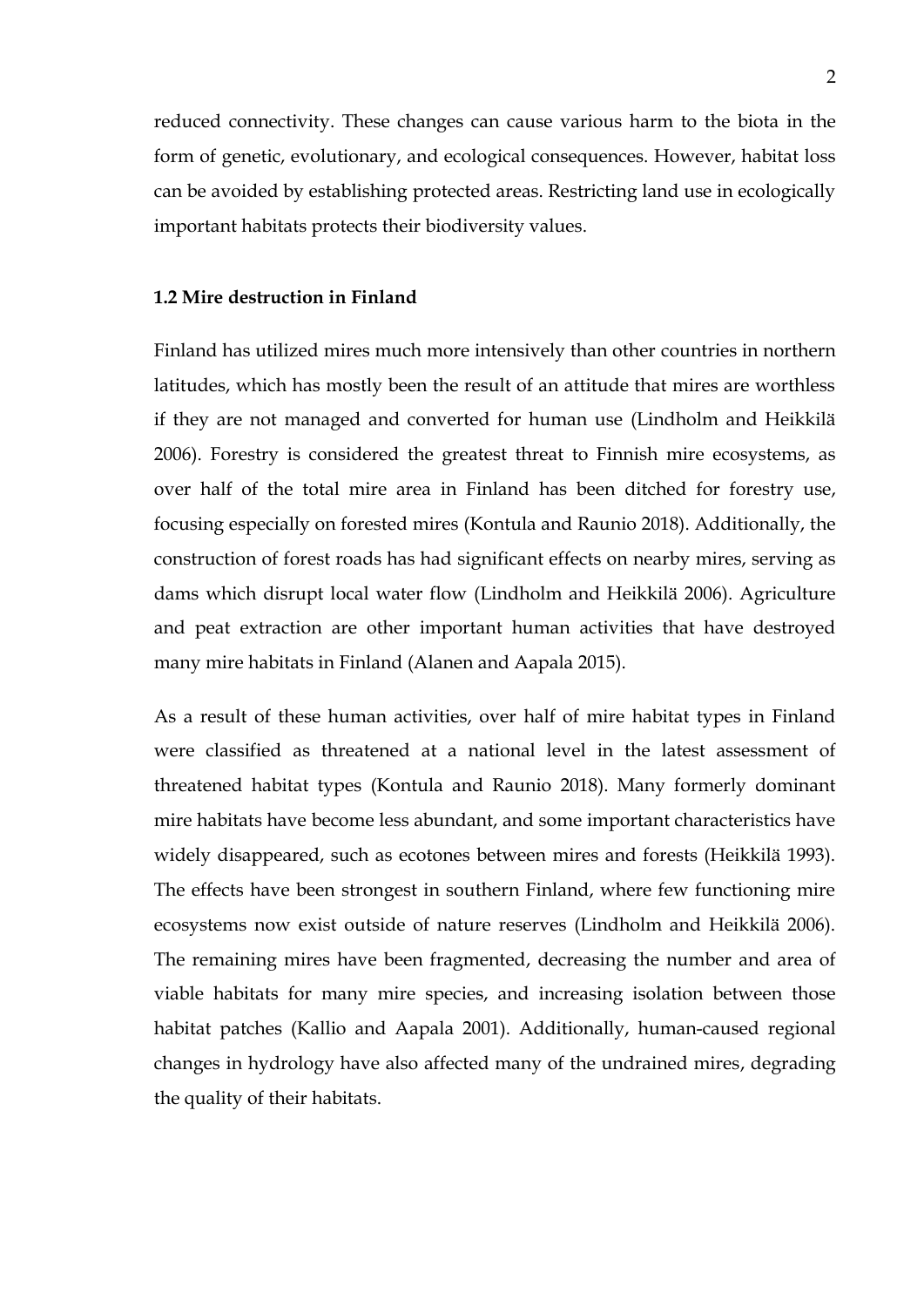#### <span id="page-6-0"></span>**1.3 Forested mires in Finland**

Finnish forested mires can be divided into two categories: spruce mires and pine mires. Spruce mires are forested mires that are mostly dominated by Norway spruce (*Picea abies*). They commonly have a long forest continuum and unevenaged tree stand structure (Hörnberg et al. 1995). Spruce mires can be important hotspots for species biodiversity owing to their typical location in the ecotones of mires and forests or mires and waterbodies, often having features from surrounding habitats (Kontula and Raunio 2018). Similarly, small-scale variation in hydrotopographical patterns, and microclimates formed by the shadowing of trees, increase the biodiversity of spruce mire ecosystems, providing a multitude of ecological niches. (Hörnberg et al. 1998, Kontula and Raunio 2018). Spruce mires are especially important habitats for many endangered liverworts and lichens (Rassi et al. 2010). In the most recent assessment of threatened habitat types, 22 out of 23 spruce mire habitat types were red-listed in Finland (Kontula and Raunio 2018).

Pine mires are forested mires that are mostly dominated by Scots pine (*Pinus sylvestris*). Tussocks, relatively unfertile soil and a thick peat layer are other typical characteristics of pine mires, and their field layer is commonly covered by various shrubs, while sedges and grasses are usually less diverse (Kontula and Raunio 2018). Pine mires are important habitats for many endangered insects, especially butterflies (Rassi et al. 2010). In the most recent assessment of threatened habitat types, 4 out of 14 Finnish pine mire habitat types were red-listed (Kontula and Raunio 2018).

# <span id="page-6-1"></span>**1.4 Landowners' attitudes towards conservation**

Landowners have varying attitudes towards conservation, which can be influenced by, for example, aesthetic preferences, economic considerations, parcel size, and various social factors (Brook et al. 2003). Landowners who prefer clean and tidy landscapes have been less likely to adopt conservation practises than those who value views of nature, animals, and forests (Benson 1991, Carr and Tait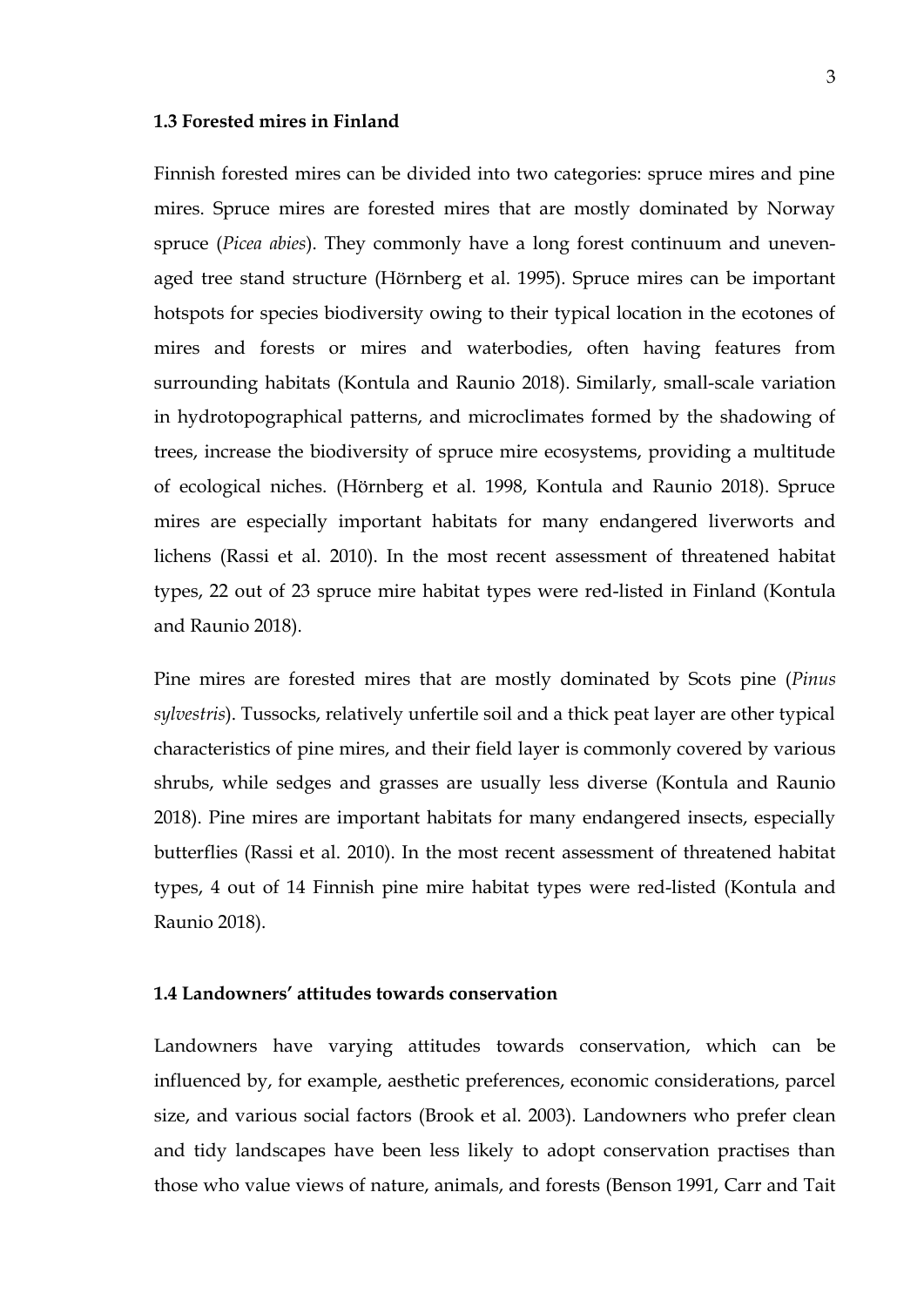1991). It is also more likely that landowners protect their land when conservation has economic benefits as opposed to economic costs (Benson 1991, McCann et al. 1997). Parcel size has been shown to have a positive correlation with conservation willingness if landowners believe their actions are important or they can afford to take more economic risks (Fortmann and Huntsinger 1989). However, if landowners believe they have more to lose, they are less likely to adopt conservation practises (McCann et al. 1997). Conflict, distrust and lack of communication between landowners and different conservation organisations has also been shown to have a negative effect on conservation willingness (Peterson and Horton 1995). Furthermore, some landowners have criticized conservation from a cultural point of view, referring to traditions of making a living from nature (Paloniemi and Tikka 2008). The decrease of biodiversity is also unlikely to affect landowners' everyday life and may thus seem of little importance to them (Jokinen 2002).

Private landowners play an important role in reaching conservation goals (Knight 1999). Many landowners would be able to help endangered species and habitats via conservation, restoration, or improvement of habitats, but few are willing to act (Wilcove et al. 1996). In Finland approximately 60% of forests in forestry use are owned by private landowners (Metsäyhdistys 2016). A study in 2008 surveyed Finnish landowners' views and experiences on conserving biodiversity, and how compatible they were with national conservation policies (Paloniemi and Tikka 2008). Only 15% of landowners participating in the study expressed willingness to protect their land, whereas two thirds expressed no willingness, or thought their land to be without conservation values. Similarly, in another Finnish study published in 2004, almost two thirds of landowners thought that the current level of conservation based on land expropriations was adequate, whereas a fifth considered it too high (Metsäntutkimuslaitos 2004). Property rights and selfdetermination are considered very important, and thus conservation methods that are either more flexible or voluntary were preferred over land expropriations (Metsäntutkimuslaitos 2004). Collaborative conservation methods that take landowners' preferences in consideration lead into more easily acceptable results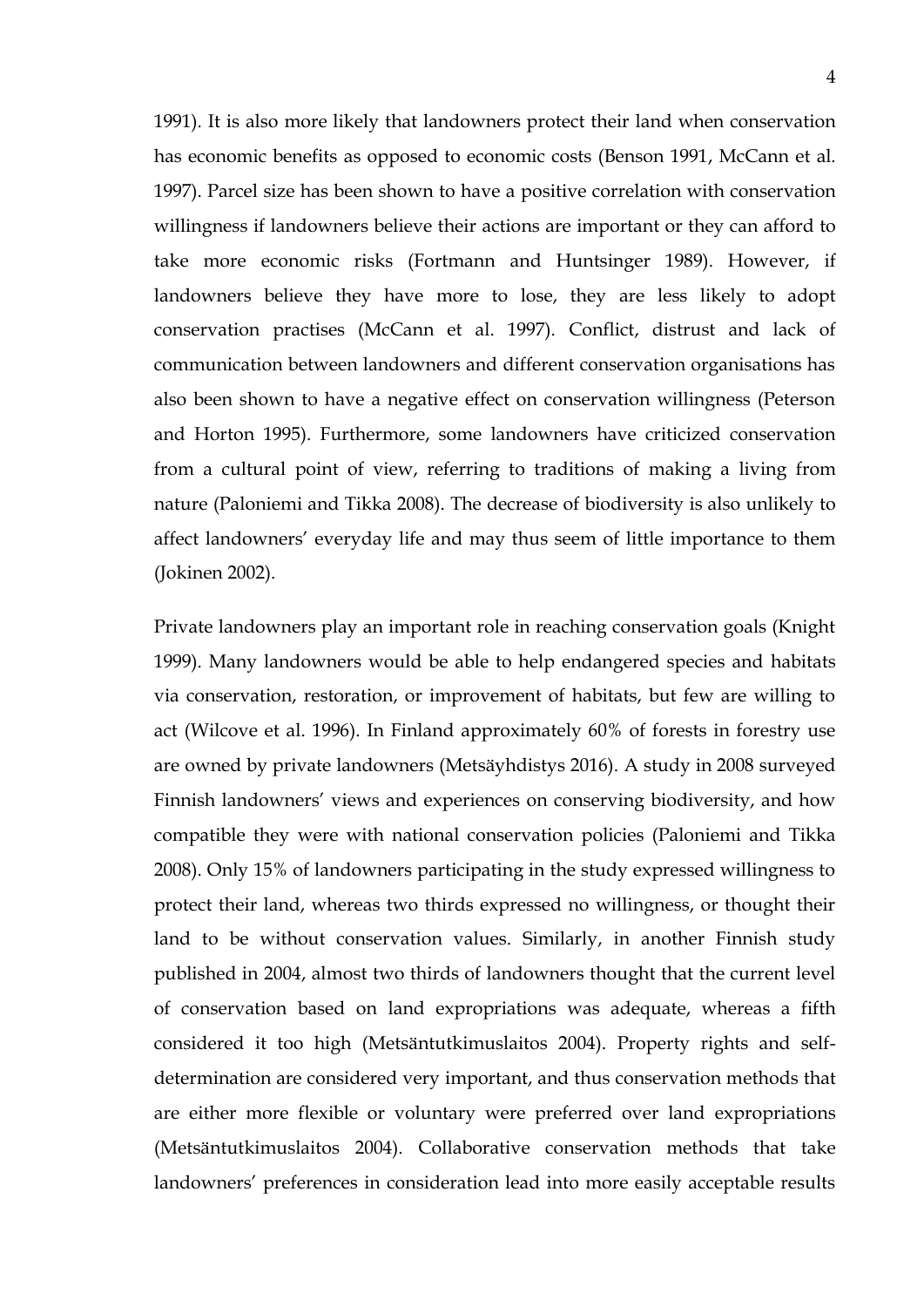(Paloniemi and Tikka 2008), as landowners are often hostile towards outside interventions on land use matters (Napier and Camboni 1988).

Private landowners are sometimes blamed for intentionally destroying biodiversity values in order to prevent land use restrictions, which nature conservation would cause. Brook et al. (2003) studied landowners' conservation attitudes in the United States, concerning an endangered rodent *Zapus hudsonius preblei*. Approximately half of the landowners forbade inventories of the species on their land, and 14% of landowners admitted to deliberately harming the species' habitat. Another study in the US investigated landowners' forest harvesting practices to avoid costly land use restrictions caused by the Endangered Species Act, which prohibits killing endangered species and damaging their habitats (Lueck and Michael 2003). It was found that a plot's proximity to a habitat colonized by an endangered red-cockaded woodpecker (*Leuconotopicus borealis*) increased the probability of the plot getting harvested, while also decreasing the age at which the plot was harvested. This implies that landowners destroyed habitats pre-emptively. Some other cases of pre-emptive behavior have also been reported (e.g. Gidari 1994, Innes 2000).

Private landowners are in control of their resources and thus have an advantage over agencies that plan to restrict land use (Lueck and Michael 2003). This enables landowners to pre-empt land use restrictions. An example of pre-emptive behavior is pre-emptive logging, which concerns timber harvesting in ecologically valuable forests. It refers to a logging, which landowners execute when an external party aims to establish a protected area on their land. By logging their forests, landowners can reduce the existing biodiversity values and thus avoid land use restrictions that protection would cause. The phenomenon has been discussed and even encouraged in the Finnish media (e.g. Metsäblogi 2012, Demokraatti 2014, Tripodien Aika 2016, Maaseudun Tulevaisuus 2017), but it has not been scientifically studied in Finland, and thus no previous scientific evidence exists for or against it.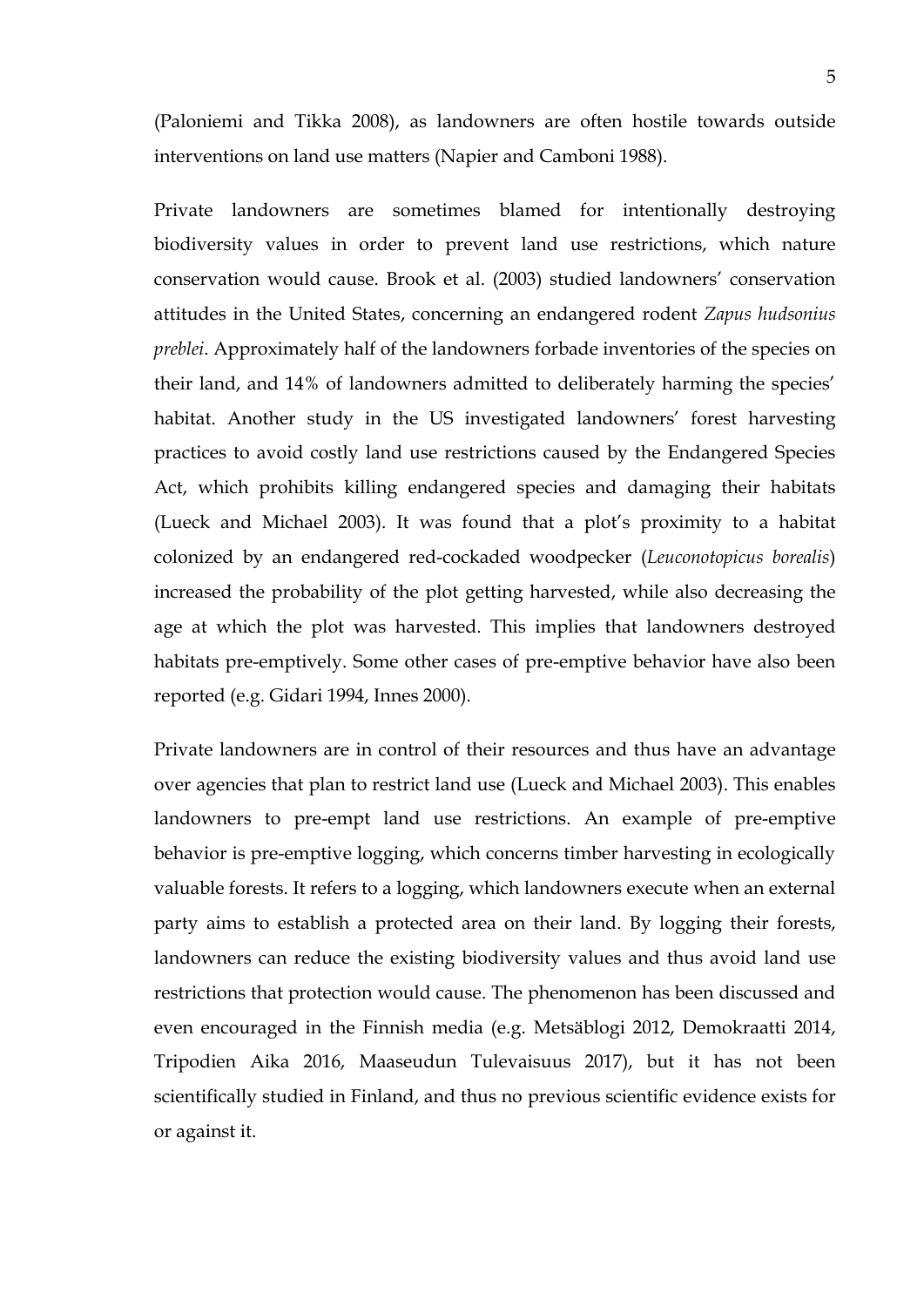#### <span id="page-9-0"></span>**1.5 The Proposal for Supplemental Mire Conservation**

The conservation of Finnish mire ecosystems is regionally uneven (Kaakinen and Salminen 2006). The preparation of the Proposal for Supplemental Mire Conservation (PSMC) began in the autumn 2012 when the Ministry of the Environment appointed a working group to determine all Finnish mires of nationally important biodiversity values (Alanen and Aapala 2015). The working group was tasked with making a proposal for supplementing the network of protected mires and increasing the area and connectivity of protected mire ecosystems, and to come up with a plan to execute the proposal in practice (Alanen and Aapala 2015). Although the PSMC is unlikely to actualise in the near future due to changes in environmental politics during the past years, it can be considered a prime example of a situation where Finnish landowners may have engaged in pre-emptive logging on their land.

#### <span id="page-9-1"></span>**1.6 Study questions**

The goal of this study was to investigate whether the harvesting rates of the PSMC candidate spruce and pine mires differed from the harvesting rates of other spruce and pine mires in Finland. The PSMC candidate mires are the mires proposed for protection by the PSMC working group. Based on comments in the Finnish media (e.g. Metsäblogi 2012, Demokraatti 2014, Tripodien Aika 2016, Maaseudun Tulevaisuus 2017), I hypothesised that the harvesting rates of the forested PSMC mires would be higher than the respective harvesting rates of other forested mires, which could imply that pre-emptive logging is a true phenomenon. Furthermore, I studied whether the regional harvesting rates on the PSMC mires correlate with associated landowners' resistance to protection on those mires, to see if landowners' attitudes towards conservation is related to the harvesting rates. The wider aim of the study was to generate more information about landowners' conservation behaviour under the risk of land use restrictions, which is important when trying to optimise conservation methods and predict their success.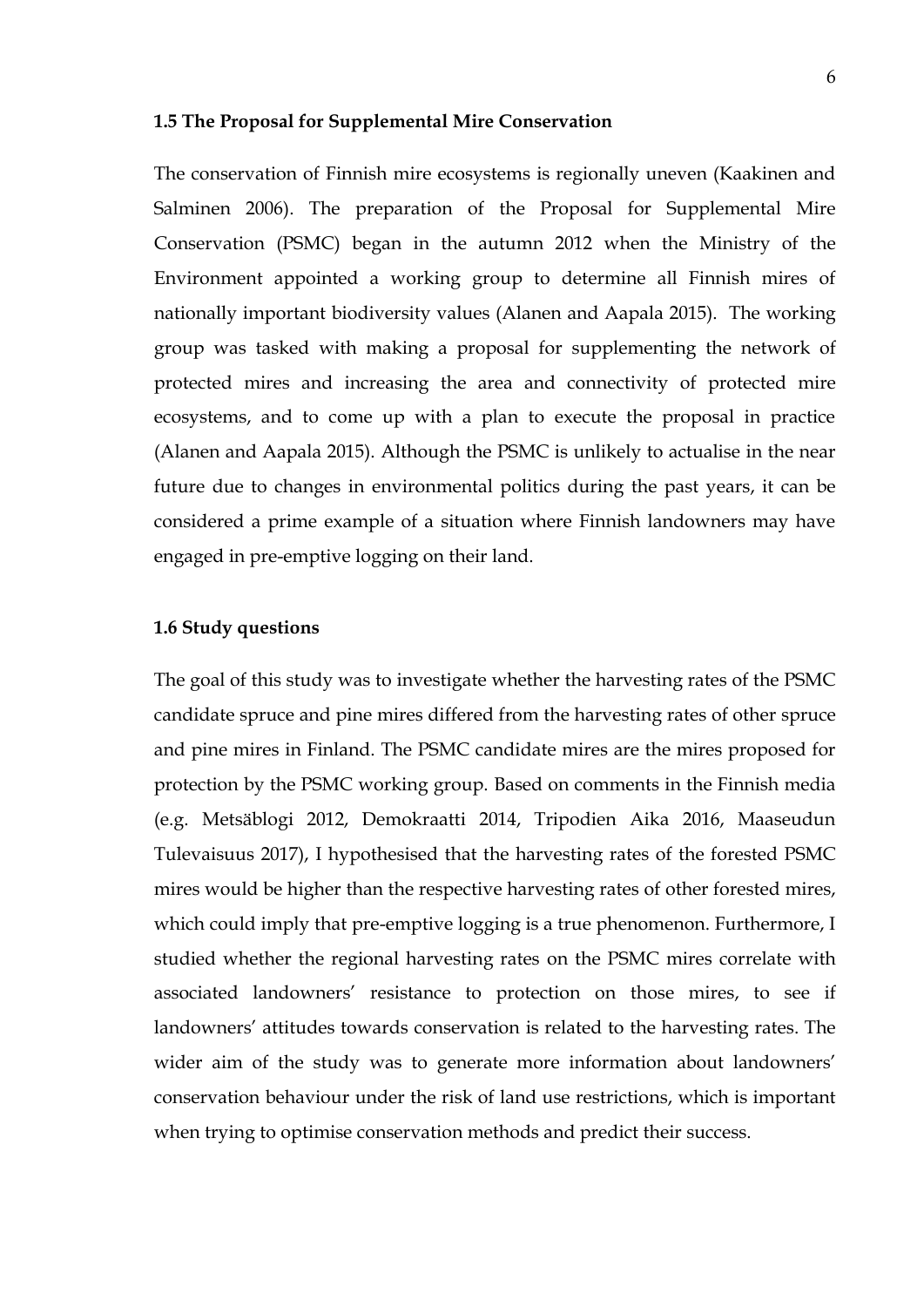# <span id="page-10-0"></span>**2 METHODS**

#### <span id="page-10-1"></span>**2.1 Describing the data**

I used four sets of spatial data, which I viewed and processed using the geographic information system program ArcMap 10.5.1. The first two datasets, forest use declaration data and forest resource data, were downloaded from the Finnish Forest Centre's webpage (https://www.metsaan.fi/).

According to the 14 § of the Finnish Forest Act, a forest use declaration must be submitted no later than ten days before an operation is started at a forest stand (Finnish Forest Centre, 2018). In the forest use declaration, a landowner declares the forest stand that is planned for logging, states the purpose of the logging, and describes some general properties of the land, such as area, forest development class, and habitat type. The forest use declaration data contained all the information written into the submitted forest use declarations, as well as the date the declaration arrived.

The forest resource data contains more extensive information on the properties of forests. It has been gathered and compiled by the Finnish Forest Centre, using both remote sensing methods and forest inventories in the field (Finnish Forest Centre, 2018). The forest inventories are repeated every ten years. The stand-based forest resource data has been generated primarily from forests owned by citizen landowners, and includes stands owned by e.g. municipalities or parishes only if they have signed up to the Finnish Forest Centre's online service, to which the forest use declarations are mostly submitted.

The third and fourth datasets concerned the PSMC candidate sites and were provided by the Ministry of the Environment. The third one was the location data of the spruce and pine mires that were candidate sites for protection in the PSMC. The working group designing the PSMC chose the candidate mires based on inventories done in the field (Alanen and Aapala, 2015). The fourth dataset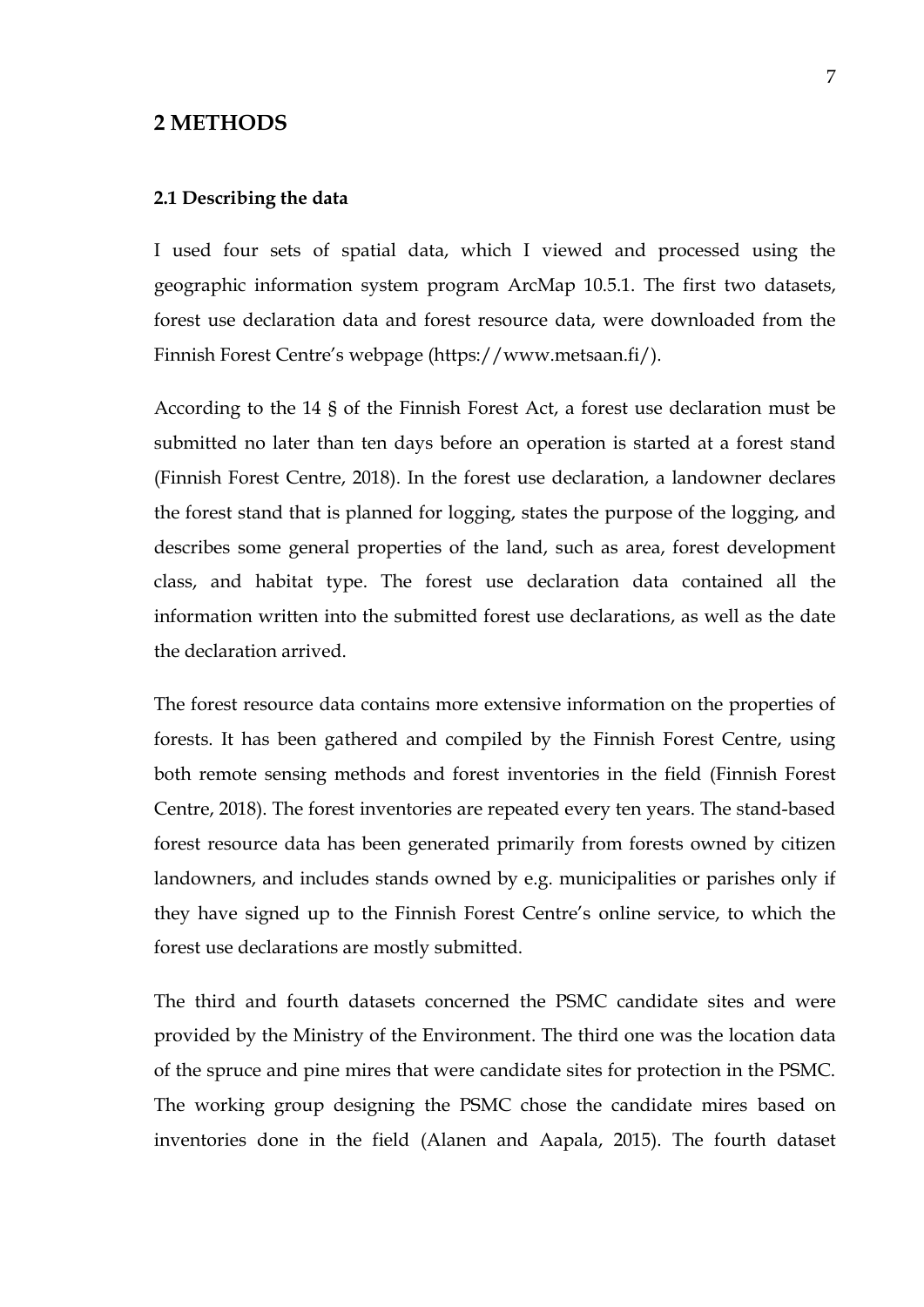consisted of regional county-level data of landowners' percentual resistance to mire protection.

#### <span id="page-11-0"></span>**2.1 Processing the data**

The forest use declaration data contained all declarations, which landowners had submitted through the Finnish Forest Centre's online service. Respectively, the forest resource data contained all forest stands that had been digitized into the Finnish Forest Centre's open spatial data. However, only forest development classes of advanced thinning stands and mature stands with a habitat type classification of spruce or pine mire were relevant to the study question. I focused solely on the forested mires of those two development classes, as they are the most attractive mires for logging because of their economic value. Because the forest development class and habitat type information were absent from many stands in the forest use declaration data, I complemented it by uniting it with the forest resource data, which is more complete in terms of the properties of forests. However, the union of the two datasets resulted in a high number of so-called sliver stands, which I dissolved to form larger stands based on their habitat type. Following the union, I split the created data according to the habitat type: spruce mires and pine mires. Furthermore, all stands with development classes other than advanced thinning and mature stands were removed from both spruce and pine mire data, resulting in two sets of data consisting of all recorded mature spruce and pine mires in Finland.

The spatial data for the PSMC candidate sites did not specify the forest development classes or the exact locations of the spruce and pine mires within the sites. Instead, the whole site was classified as a spruce mire or pine mire if there was at least one such habitat somewhere within the site, even if most of the site consisted of other habitat types. Therefore, I had to use the Finnish Forest Centre's datasets to locate the forested mires. However, the forest use declaration and forest resource datasets did not cover all the PSMC candidate sites, so I clipped the missing parts out of the candidate sites, excluding all such areas that I could not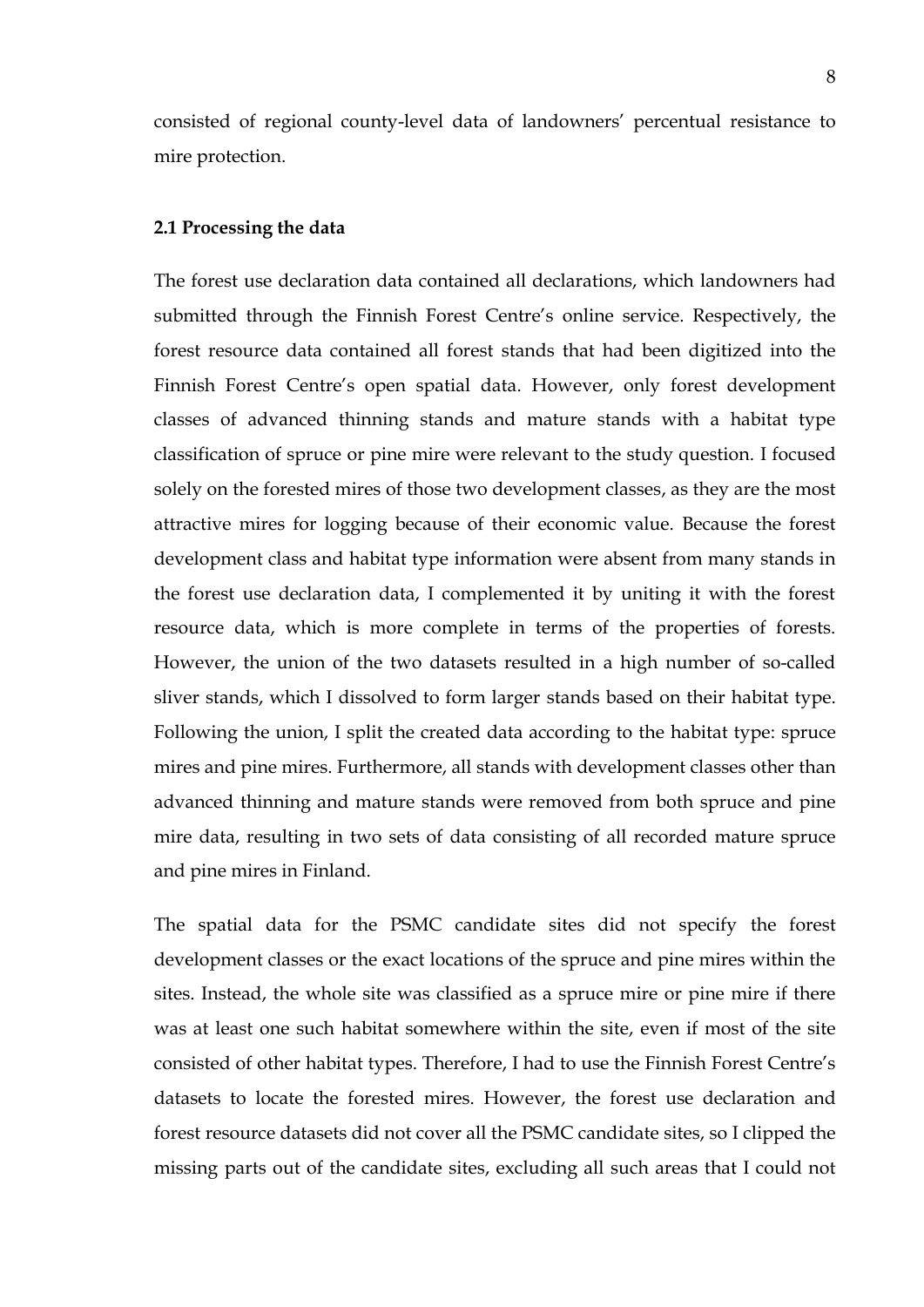confidently classify as mature spruce or pine mires. As a result of these steps, the total area of the studied PSMC candidate sites was 10 718 hectares, out of the 325 377 hectares in the original PSMC candidate site data.

To study the area of logged forests in spruce and pine mires since the introduction of the PSMC, I selected all stands for which forest use declarations had been submitted between January 2013 and June 2018 or the period during which landowners had been aware of the conservation plans. However, some stands had more than one forest declaration submitted for them between years 2013–2018, in which case I only accounted for the most recent declaration. To prevent the data from becoming too small, I also included forest use declarations submitted for all types of operations, including stands where the operation information was missing. In order to separate the number of hectares cut on the PSMC sites and on all other sites, I split both datasets into two new ones, the one including the cut area within the PSMC candidate sites, and the other the cut area within all other sites. I then used these new datasets to calculate and compare the amount of cut area within the PSMC sites and within all other sites, in proportion to the total area of each.

Data of landowners' resistance to protection was calculated from a survey that was sent to landowners of the PSMC candidate sites in 2015 by regional environmental offices (Alanen and Aapala 2015). The survey included all counties except Lapland, North Ostrobothnia, and Kainuu, and its response rate was 42%.

#### <span id="page-12-0"></span>**2.2 Data analysis**

I calculated hectares for all cut and uncut spruce and pine mires, and hectares separately for the cut and uncut PSMC candidate sites and for other cut and uncut sites. Using the R (v. 3.3.0) statistics program, I allocated the number of the total cut hectares randomly to the total hectares of spruce and pine mires and replicated this 1000 times. By dividing the total cut hectares with the total hectares, I was able to calculate the harvesting rate for each replicate. I compiled the harvesting rates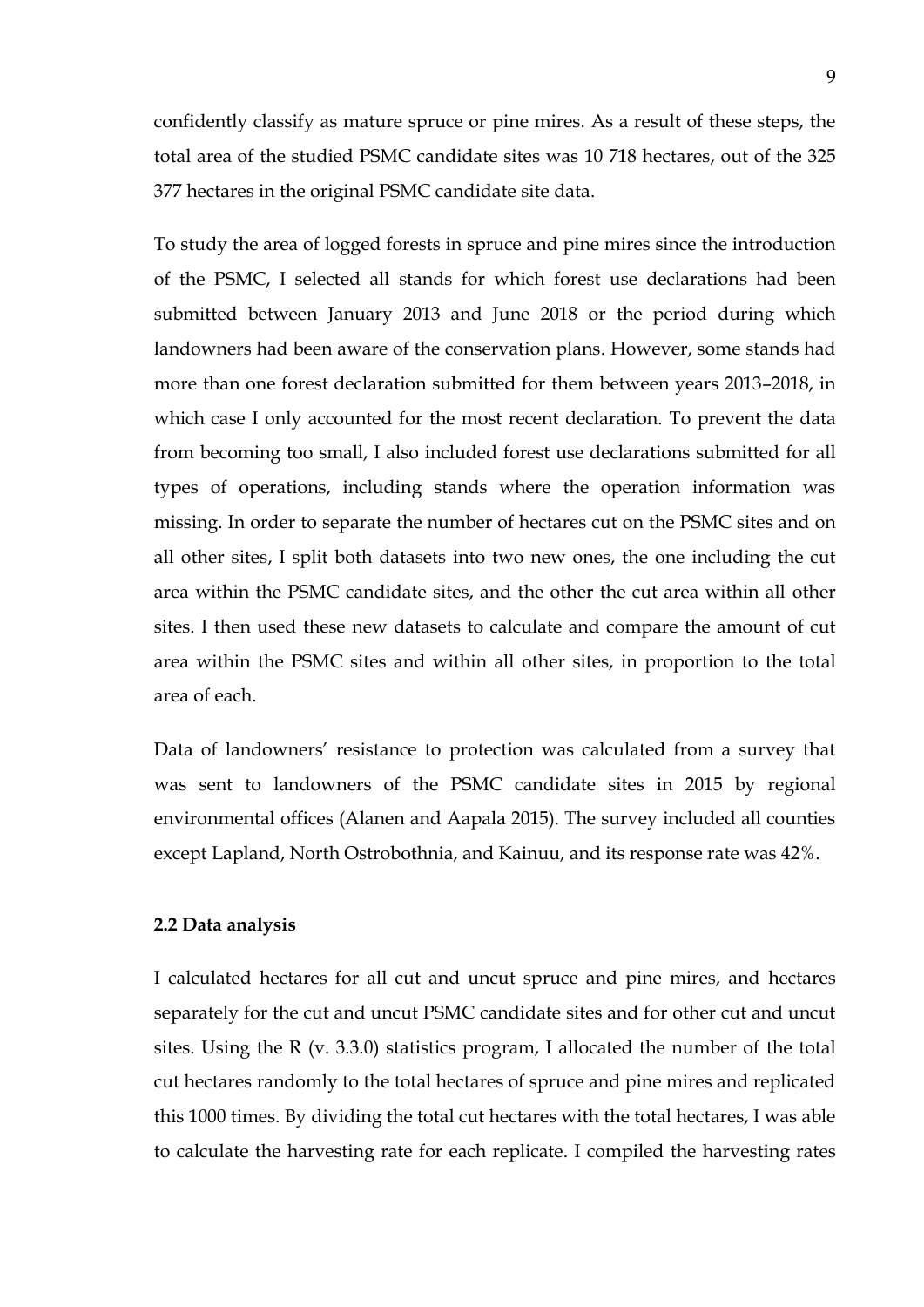of the replicates into distributions to which I compared the real harvesting rates on the PSMC candidate sites, seeing whether the PSMC harvesting rates fit into the 95% confidence intervals (Figures 1 and 2). This enabled me to test whether the harvesting rates on the PSMC candidate sites could be a result of a random variation, rather than being a real phenomenon.



Figure 1. Spruce mire harvesting rate distribution generated from 1000 replicates.



Figure 2. Pine mire harvesting rate distribution generated from 1000 replicates.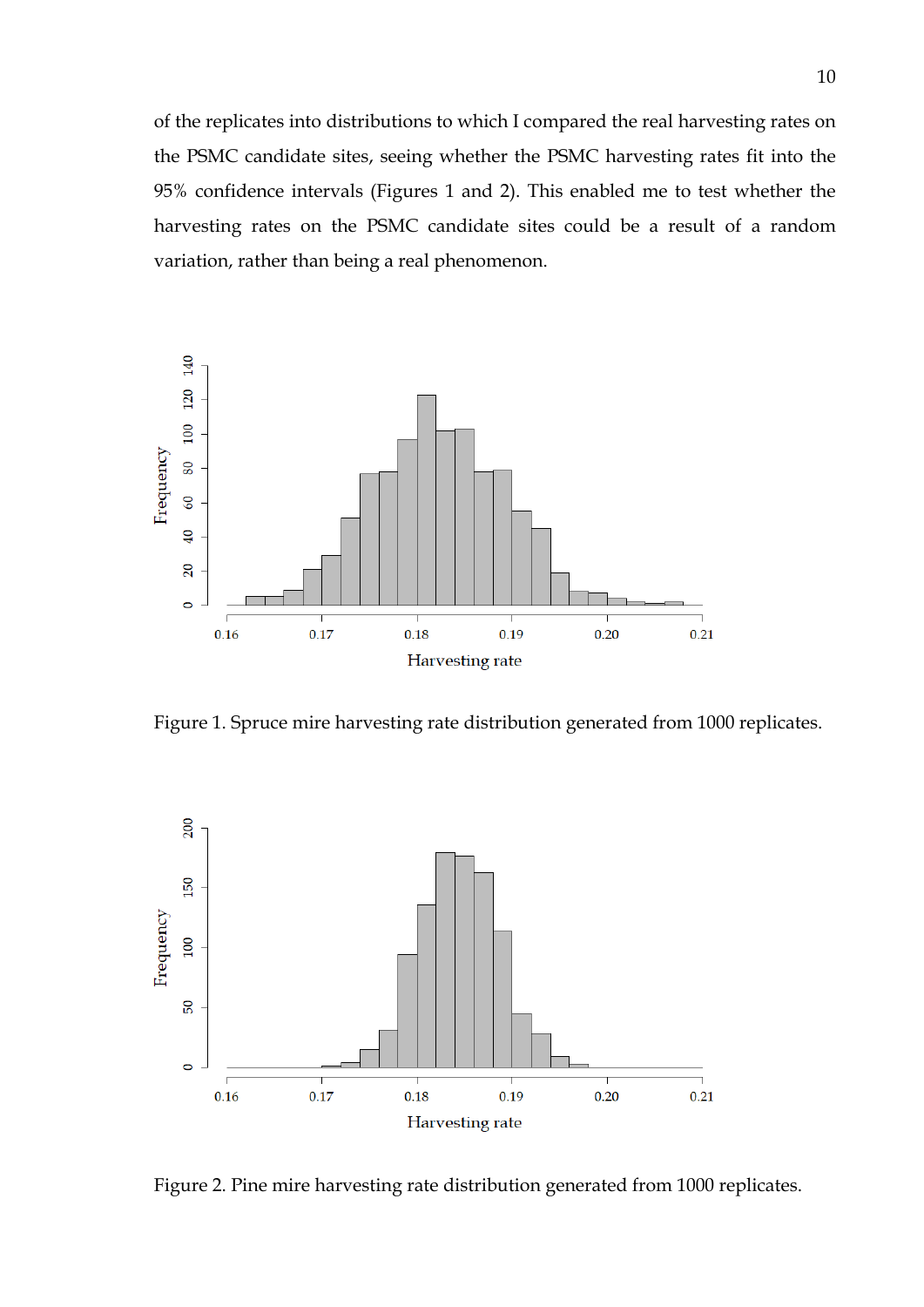Additionally, I calculated the regional harvesting rates on the PSMC candidate sites for each county and ran a linear regression analysis with Microsoft Excel (2016) to study whether the harvesting rates correlate with the landowners' resistance to protection in each county.

# <span id="page-14-0"></span>**3 RESULTS**

On the PSMC candidate spruce mires 268 hectares of the total area was cut, and 2 527 hectares remained uncut, whereas on all other spruce mires 79 710 hectares of the total area was cut and 358 760 hectares remained uncut, respectively (Table 1). Therefore, the harvesting rate in 2013–2018 for the PSMC candidate spruce mires was 9.6%, while the harvesting rate for all other spruce mires in Finland was 18.3% (Figure 3). On the PSMC candidate pine mires 1 034 hectares of the total area was cut, and 6 890 hectares remained uncut, while the respective numbers on all other pine mires were 136 492 cut hectares and 607 048 uncut hectares. The harvesting rate for pine mires in 2013–2018 had a similar trend as spruce mires, with 13.1% of the PSMC candidate pine mires being cut, and 18.5% of all other pine mires being cut (Figure 4). The harvesting rates of the PSMC candidate spruce and pine mires did not fit into the 95% confidence interval of the generated distributions, and thus the harvesting rates were different to what one would expect if their cuts happened randomly.

Table 1. Total numbers and percentages of uncut and cut hectares on the PSMC sites and on all other sites.

|               | Spruce mires (ha) | Spruce mires (%) | Pine mires (ha) | Pine mires (%) |
|---------------|-------------------|------------------|-----------------|----------------|
| Uncut (PSMC)  | 2 5 2 7           | 90.4             | 6890            | 86.9           |
| Cut (PSMC)    | 268               | 9.6              | 1 0 3 4         | 13.1           |
| Uncut (Other) | 358 760           | 81.7             | 607 048         | 81.5           |
| Cut (Other)   | 79 710            | 18.3             | 136 492         | 18.5           |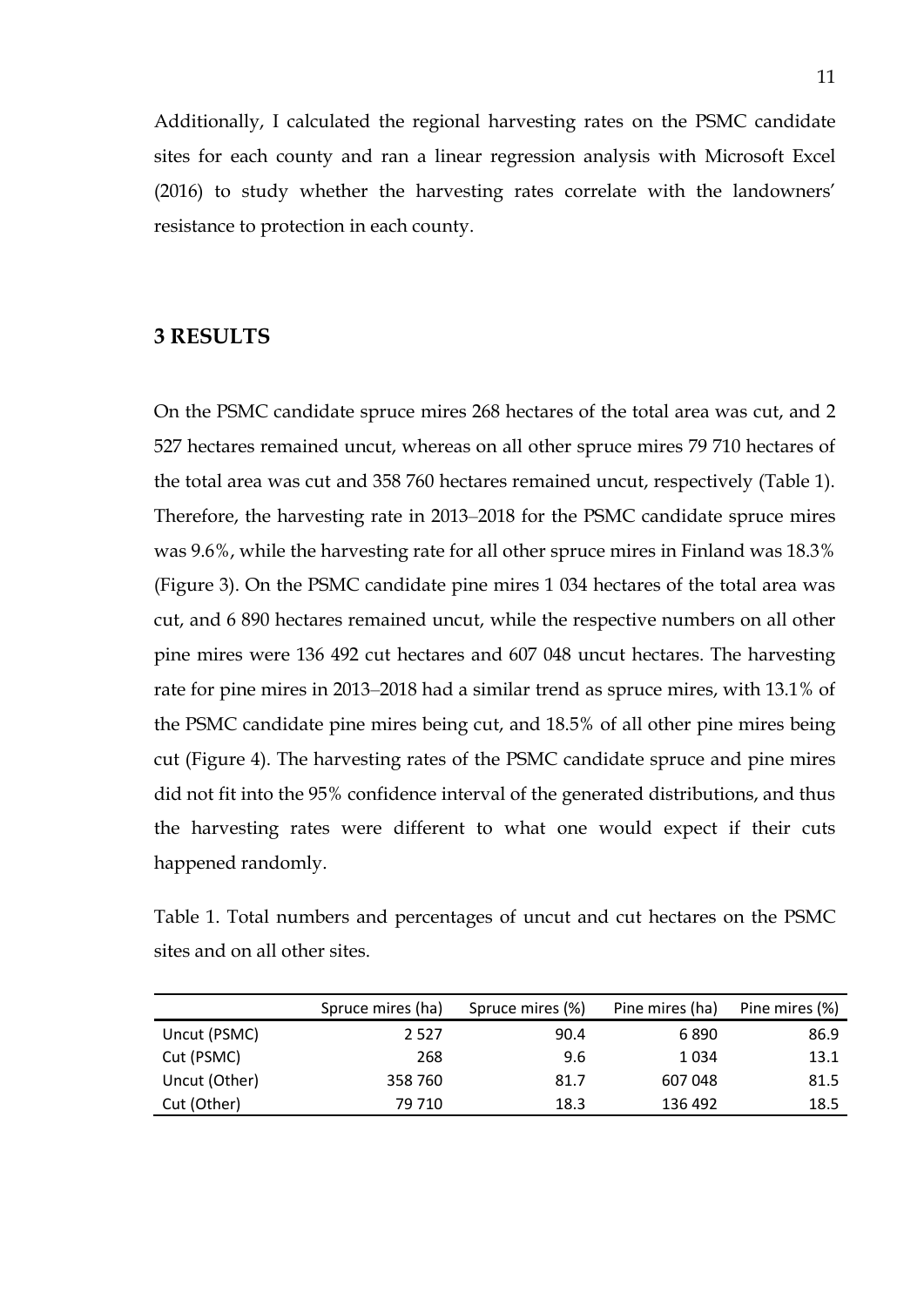

Figure 4. Harvesting rate on the PSMC spruce mires and on other spruce mires.



Figure 5. Harvesting rate on the PSMC pine mires and on other pine mires.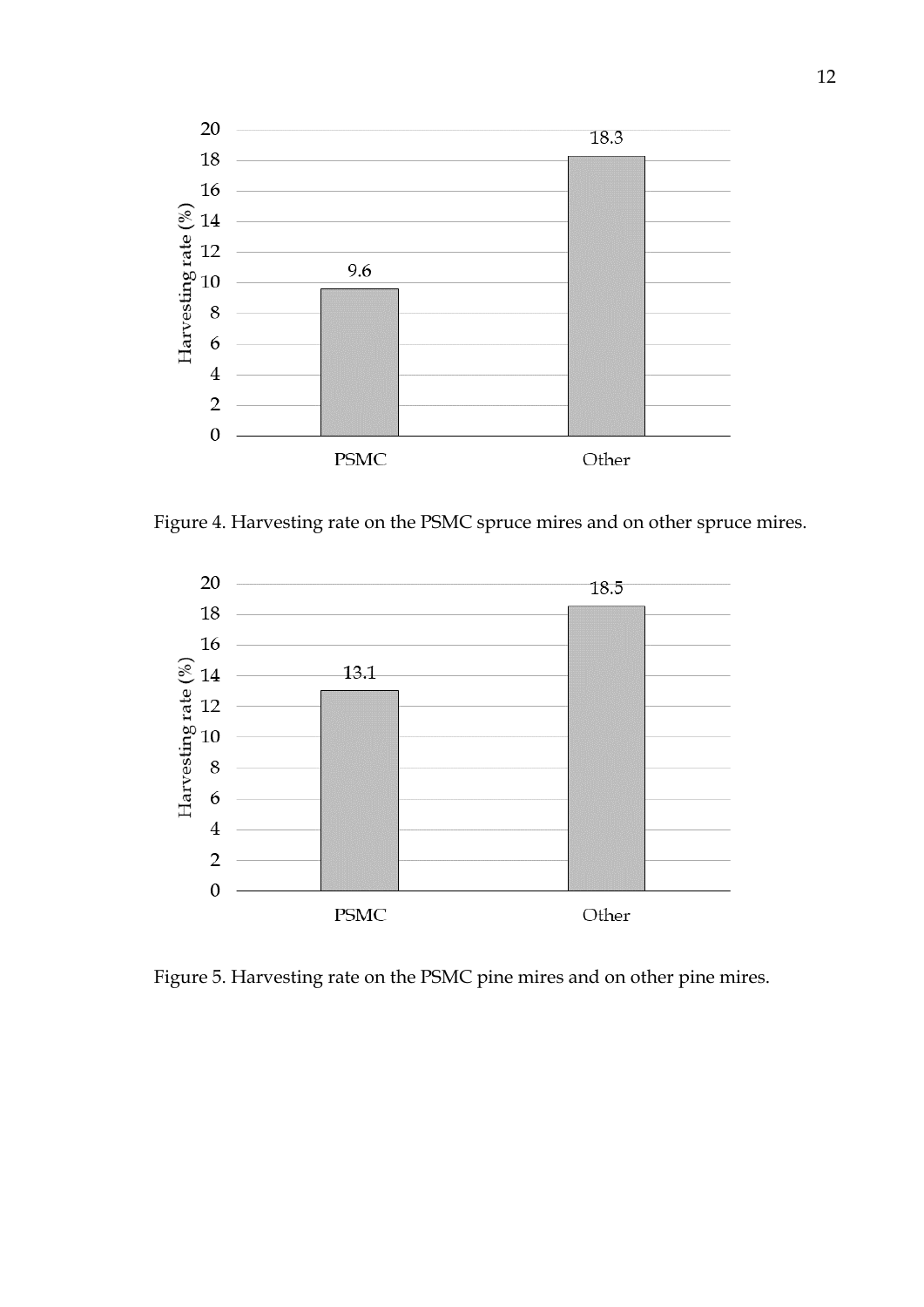I calculated the harvesting rates on the PSMC candidate spruce and pine mires for each county (Table 2). The linear regression analysis of harvesting rates on the PSMC candidate sites and landowners' resistance to protection yielded no significant results (Table 3). The Pearson correlation coefficients were negative, being -0.38 (r<sup>2</sup> = 0.146, N = 10, p = 0.28) for spruce mires and -0.55 (r<sup>2</sup> = 0.299, N = 10,  $p = 0.10$ ) for pine mires, respectively.

Table 2. Harvesting rates on the PSMC candidate spruce and pine mires and landowners' resistance to protection in each county.

|                        | Spruce mires (%) | Pine mires (%) | Resistance to protection (%) |
|------------------------|------------------|----------------|------------------------------|
| South Ostrobothnia     | 11.7             | 12.2           | 30.1                         |
| Uusimaa                | 4.9              | 9.8            | 25.3                         |
| Pirkanmaa              | 5.7              | 11.2           | 19.4                         |
| Southeast Finland      | 9.8              | 11.0           | 19.3                         |
| Tavastia               | 8.1              | 13.4           | 18.9                         |
| <b>Finland Proper</b>  | 16.4             | 11.0           | 17.8                         |
| Northern Savonia       | 10.5             | 9.6            | 17.7                         |
| <b>Central Finland</b> | 15.1             | 16.8           | 12.9                         |
| Southern Savonia       | 23.5             | 13.0           | 12.6                         |
| North Karelia          | 6.4              | 15.6           | 12.3                         |

Table 3. Pearson correlation and linear regression analysis of harvesting rates on the PSMC candidate sites and landowners' resistance to protection on spruce and pine mires.

|                        | Correlation coefficient | r     | N  | P-value |
|------------------------|-------------------------|-------|----|---------|
| Candidate spruce mires | $-0.38$                 | 0.146 | 10 | 0.28    |
| Candidate pine mires   | $-0.55$                 | 0.299 | 10 |         |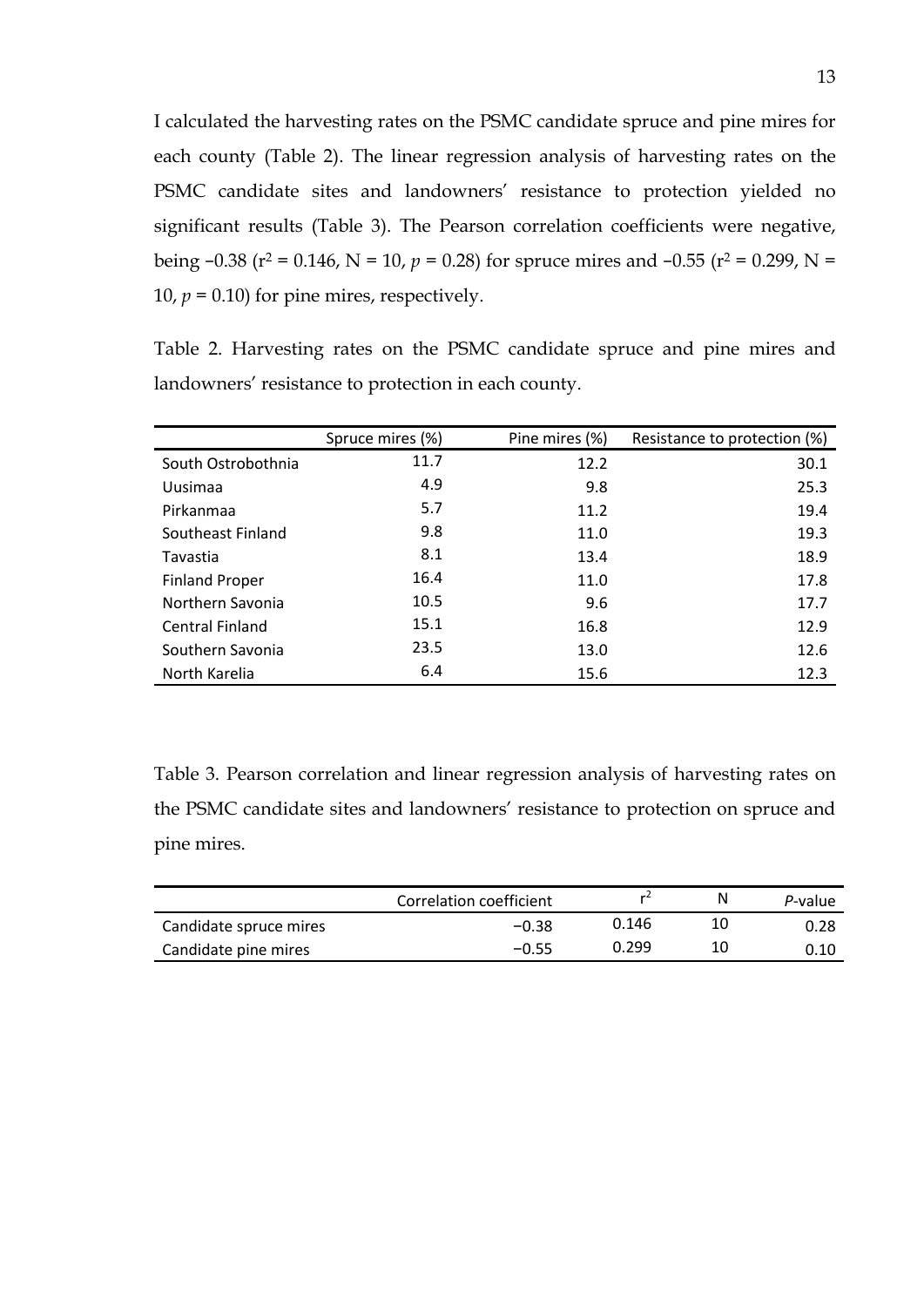# <span id="page-17-0"></span>**4 DISCUSSION**

#### <span id="page-17-1"></span>**4.1 Implications of the results**

The harvesting rates on the PSMC candidate spruce and pine mires were lower than the respective rates elsewhere in Finland. This was contrary to my initial hypothesis based on the comments found in the Finnish media (e.g. Metsäblogi 2012, Demokraatti 2014, Maaseudun Tulevaisuus 2017), and thus no systematic trend of pre-emptive logging was found. These results indicate that informing landowners about potential future land use restrictions due to the high biodiversity value of their forested mires seems to safeguard mires from logging, rather than lead to an increased harvesting rate.

Contrary to my study, the findings of Lueck and Michael (2003) indicated that prospective land use restrictions in the US based on the Endangered Species Act resulted in pre-emptive habitat destruction. However, this could be explained by differences in economic compensation relating to land use restrictions between the US and Finland. Endangered Species Act has been reported to provide little compensation for landowners (Thompson 1997), whereas Finnish landowners of the prospective PSMC candidate sites would have been compensated according to the value of land area and tree stand (Alanen and Aapala 2015). Endangered Species Act also permits fully uncompensated government restrictions on private land uses that harm the habitats of endangered species (Innes 2000), which could serve as a large incentive for pre-emptive behaviour in the US.

However, between 2013 and 2018, 9.6% of the candidate spruce mire area and 13.1% of the candidate pine mire area were cut, showing that some landowners cut their forested mires despite of the status of the PSMC candidate site. This implies that informing landowners about possible land use restrictions did not always guarantee the integrity of biodiversity values on the PSMC mires. Instead, landowners might engage in pre-emptive logging or just retain their normal harvesting plans, disregarding the information about the potential biodiversity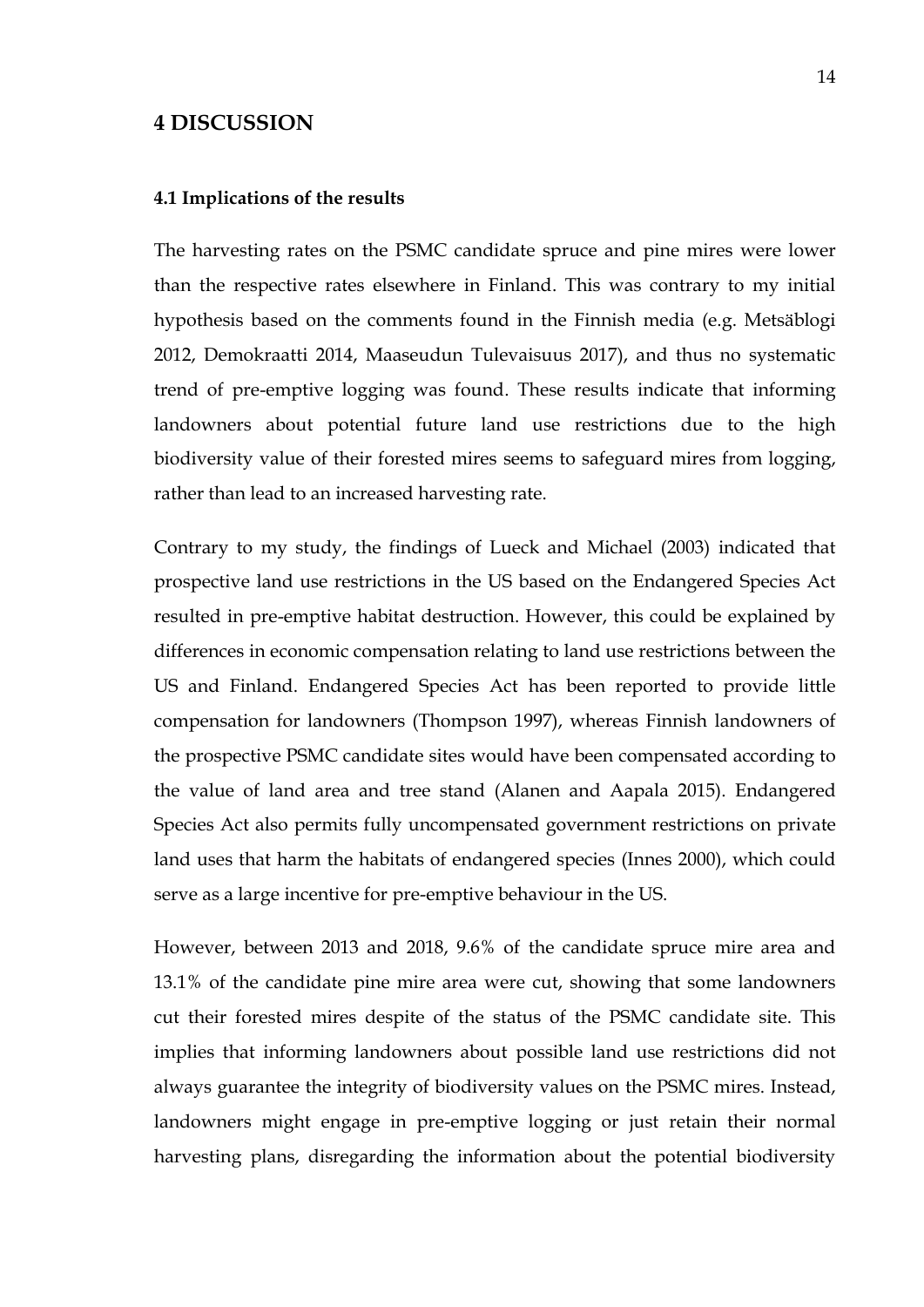values. Such behaviour in similar cases could explain the comments concerning pre-emptive logging found in the Finnish media (e.g. Metsäblogi 2012, Demokraatti 2014, Maaseudun Tulevaisuus 2017), even if pre-emptive logging might not be a widespread phenomenon in Finland.

Paloniemi (2008) found that Finnish landowners' resistance to protection has been decreasing over the past two decades as a result of e.g. improved legislation, growing focus on voluntariness, and increased dialogue between landowners and conservation agencies. Though the PSMC candidate sites were to be protected via land expropriations rather than voluntary methods, the offered financial compensation and the changing direction in general conservation attitudes might have resulted in lower harvesting rates on the PSMC mires than other mires. However, a survey from 2014 showed that Finnish landowners were less likely to respect rules and regulations concerning forests than ordinary citizens in cases where they did not see a point to them (Valkeapää 2014). Some landowners that disagreed with the conservation plans and the associated land use restrictions might have logged their forested PSMC candidate site mires pre-emptively.

Interestingly, there was no positive correlation between the regional harvesting rates on the PSMC candidate sites and landowners' resistance to protection. This could be explained by e.g. regional differences in the intensity of timber harvesting. South Savonia, for example, has a history of very intensive timber harvesting (Haatanen et al. 2014). It is possible that South Savonia has a particularly active forest management association that actively lobbies forest stands for logging and could thus explain the high harvesting rates despite landowners' relatively low resistance to protection in comparison to many other counties. Other factors that could affect the harvesting rates besides resistance to protection are demographic characteristics such as the age, sex, education, and income of landowners (Joshi and Mehmood 2011).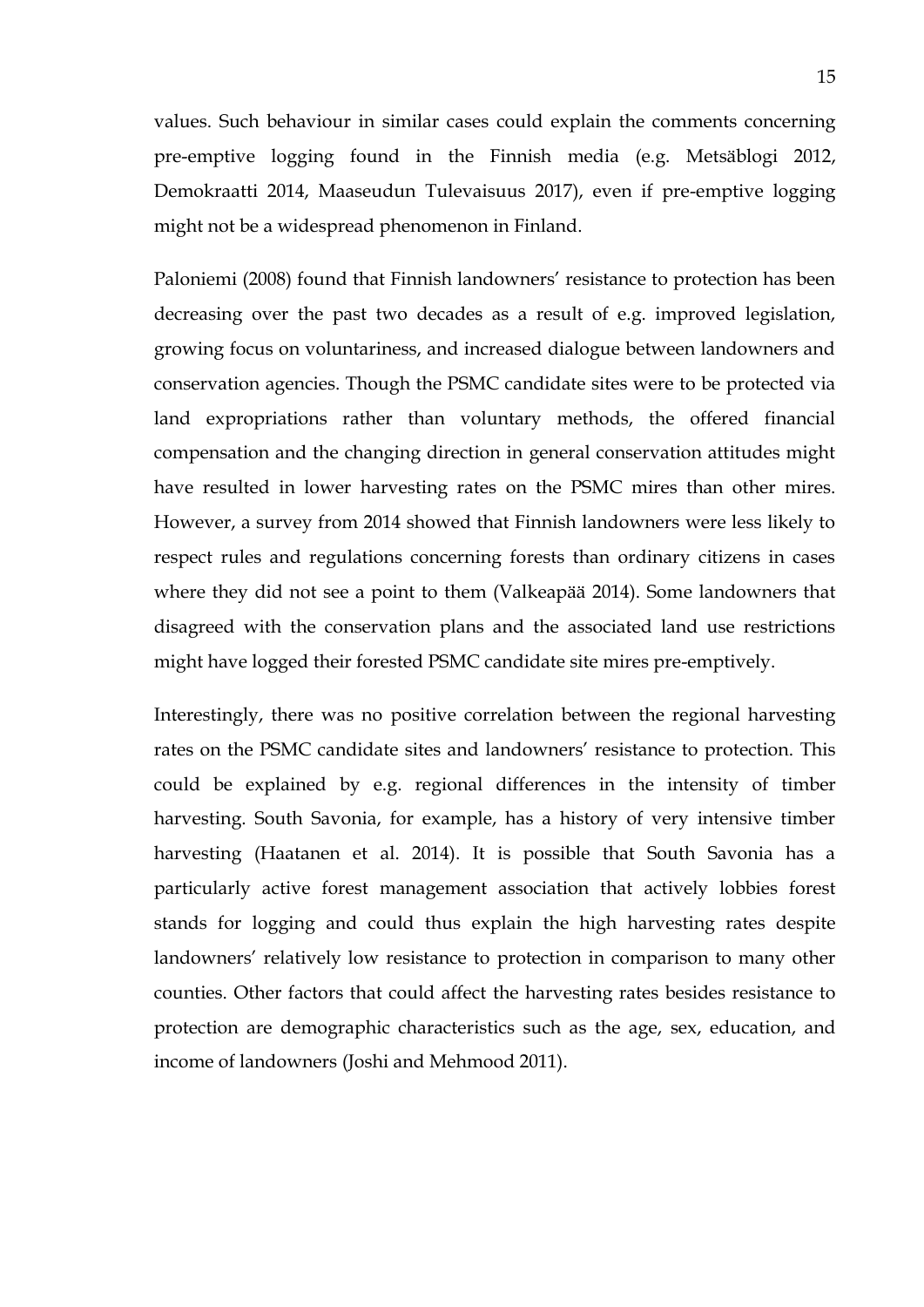#### <span id="page-19-0"></span>**4.2 Remarks concerning the spatial data**

The used spatial data by Finnish Forest Centre posed a few problems for the study. The forest use declaration data and the forest resource data differed in both area and the precision of their forest stand borders, which resulted in a high number of sliver stands following the union of the datasets. It would have been more informative to study also the number of stands in which loggings were executed instead of just the number of cut hectares, but the true number of stands was inevitably lost during the uniting and dissolving of the datasets. This problem could have been avoided if the open forest use declaration data included all information for all stands, as the forest resource data would then have been unnecessary to use. Similarly, the forest resource data was also missing habitat type information for some stands, so it is possible that I clipped some spruce and pine mire stands away from the final data. Thus, the number of spruce and pine mires in the final data might be slightly smaller than it is in reality. If the number of stands with missing habitat type information is uneven on the forested PSMC candidate mires and all other mires, it could potentially affect the harvesting rates by creating some bias. This could happen as a result of a relatively higher number of mires being excluded from the PSMC candidate sites than all other sites, or the other way around. Furthermore, the forest data is incomplete in terms of other than land owned by citizen landowners. Most of the stands owned by municipalities, parishes, and the Finnish state were missing from the data. Thus, the results are only representative for the actions made by citizen landowners.

The forest use declaration data was missing information regarding the type of operation for many stands. Not all stands for which forest use declarations were submitted were cases of regeneration logging, and instead some forest use declarations may have been submitted for other operations, such as thinning. Removing all stands that lack information regarding the type of operation, or only including stands that state the operation as regeneration logging, would have made the data too small. Thus, the total areas of cuts can be slight overestimations, especially for sites other than the PSMC candidate sites as they are likely to be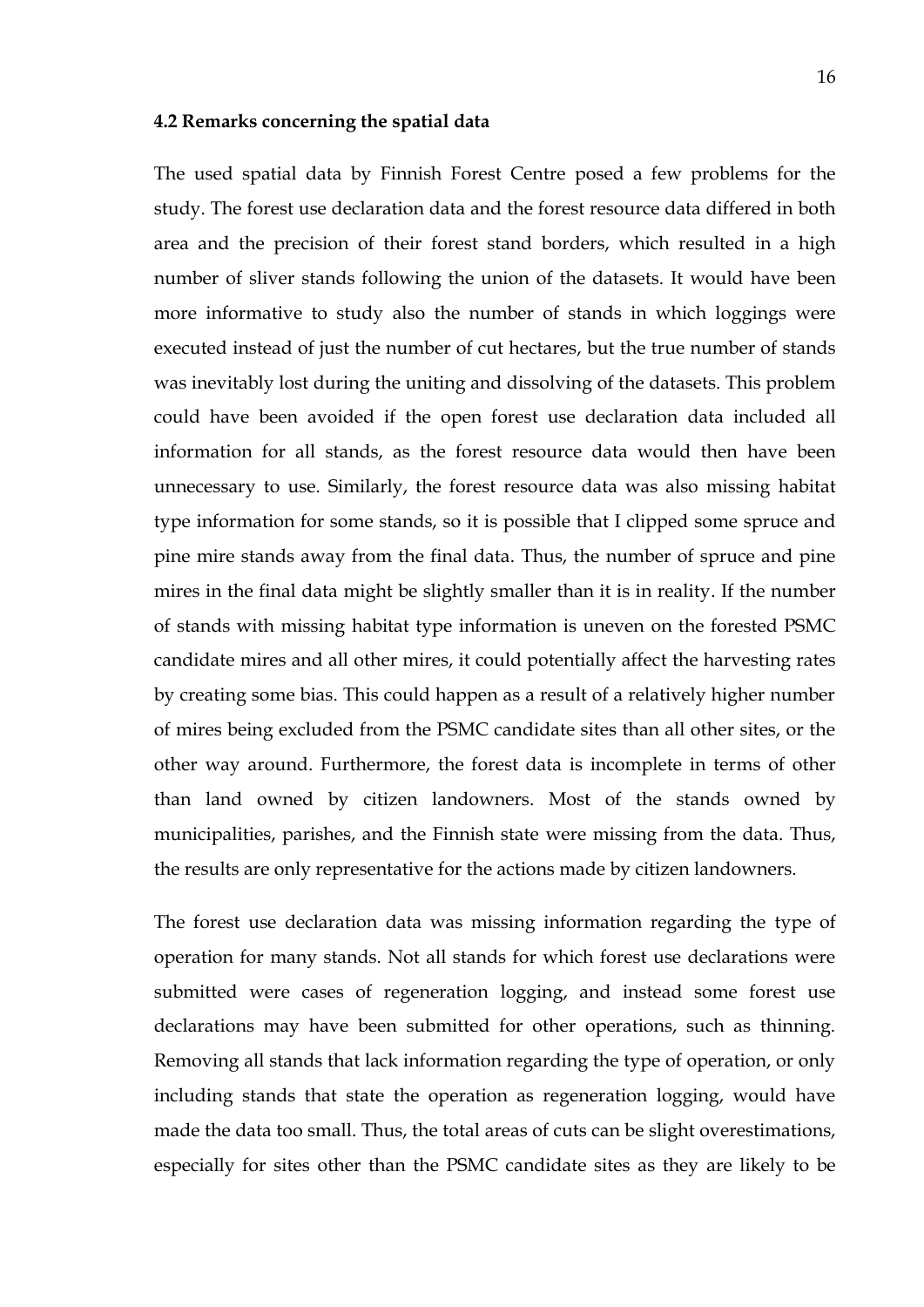more heavily managed. However, operations other than regeneration logging are less likely to happen on mature stands than younger stands. Furthermore, even if a forest use declaration was submitted for an operation other than a regeneration logging, it still suggests that the landowner is managing the forested mire, potentially for future loggings. On the PSMC candidate mires, operations other than regeneration loggings might imply that landowners are retaining their original land use plans, or that landowners want at least some profit from their forested mire while refraining from destroying some of its biodiversity values.

Also, this study did not account for the accessibility of the PSMC candidate sites. Some of the PSMC candidate sites might be less accessible for forestry use than other sites owing to a more remote location or difficult terrain. Such could be e.g. sites that are surrounded by large bogs or located far away from roads, making them less attractive and costlier for logging. These forested mires may have been spared from logging and remained pristine, thus containing more biodiversity values and making them good sites for protection, as well as explaining their lower harvesting rates.

# <span id="page-20-0"></span>**5 CONCLUSIONS**

The aim of this study was to determine whether landowners engaged in preemptive logging in spruce and pine mires after being informed that their lands were candidate sites for the PSMC. Even though no systematic trend of preemptive logging was found on the PSMC candidate mires, not all candidate mires were spared from logging. In the light of this study, the fact that the harvesting rates on the PSMC candidate mires were significantly lower than on other sites indicates that informing landowners about land use restrictions in advance was still a worthwhile procedure. However, as no positive correlation was found between landowners' resistance to protection and the harvesting rates on the PSMC candidate mires, further studies are needed to determine what factors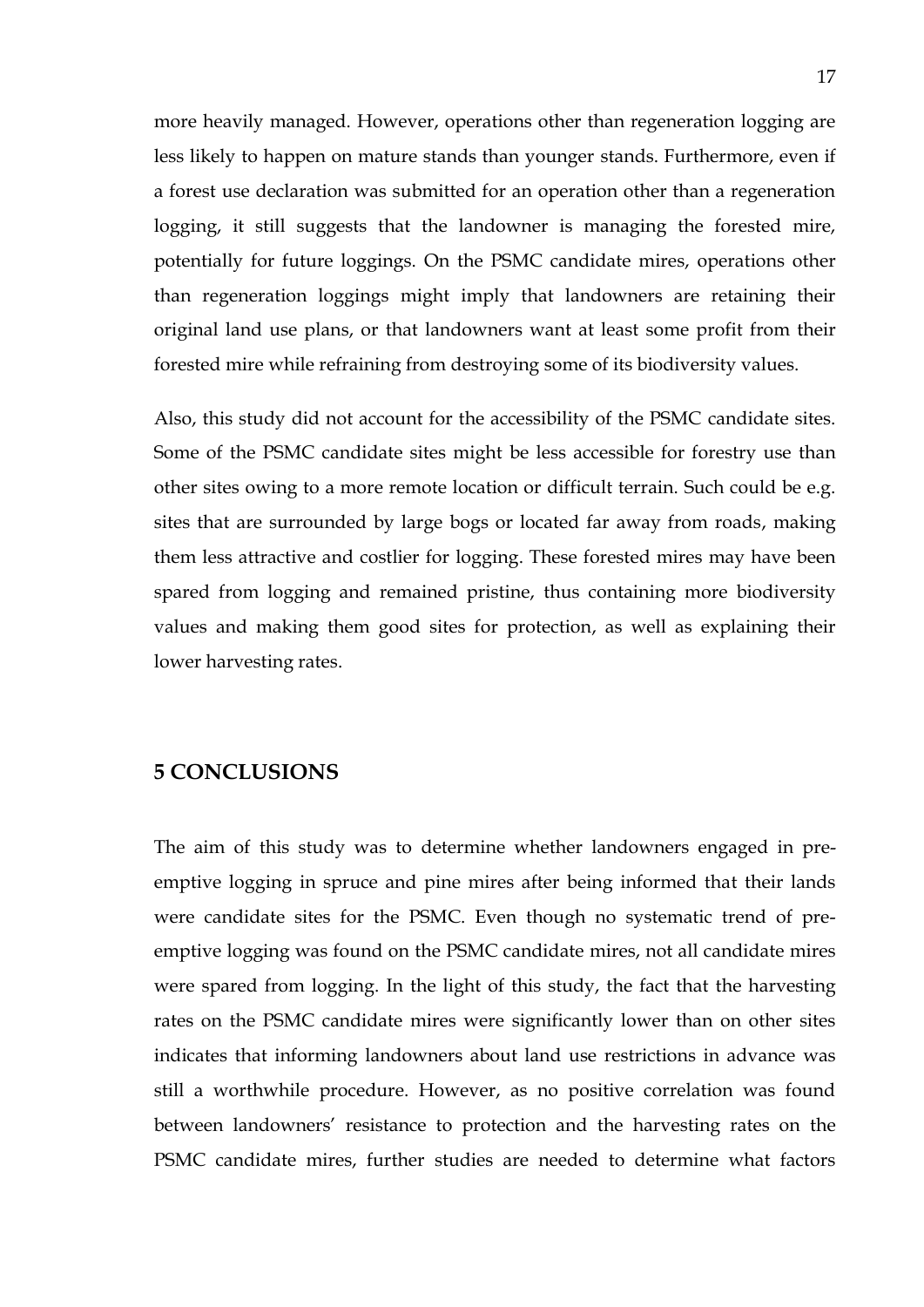might affect the harvesting rates. More studies are also needed to account for the actions of forest owning agencies other than citizen landowners, as they were almost completely excluded from this study. Approximately 40% of Finnish forests are owned by other than citizen landowners, so their inclusion would bring further insight on the topic.

# <span id="page-21-0"></span>**ACKNOWLEDGEMENTS**

I wish to thank The Finnish Foundation for Nature Conservation for funding my master's thesis. I also want to thank all my supervisors for their excellent commentary during different stages of my thesis, and Doc. Anssi Lensu for offering guidance in the use of the ArcMap program.

# <span id="page-21-1"></span>**REFERENCES**

- Alanen A. & Aapala K. 2015. Soidensuojelutyöryhmän ehdotus soidensuojelun täydentämiseksi. *Ympäristöministeriön raportteja* 26/2015.
- Benson D.E. 1991. Values and management of wildlife and recreation on private land in South Africa. *Wildlife Society Bulletin (1973-2006)* 19: 497-510.
- Brook A., Zint M. & De Young R. 2003. Landowners' responses to an Endangered Species Act listing and implications for encouraging conservation. *Conserv Biol* 17: 1638-1649.
- Brooks T.M., Mittermeier R.A., Mittermeier C.G., Da Fonseca G.A., Rylands A.B., Konstant W.R., Flick P., Pilgrim J., Oldfield S. & Magin G. 2002. Habitat loss and extinction in the hotspots of biodiversity. *Conserv Biol* 16: 909-923.
- Cardinale B.J., Duffy J.E., Gonzalez A., Hooper D.U., Perrings C., Venail P., Narwani A., Mace G.M., Tilman D. & Wardle D.A. 2012. Biodiversity loss and its impact on humanity. *Nature* 486: 59.
- Carr S. & Tait J. 1991. Differences in the attitudes of farmers and conservationists and their implications. *J Environ Manage* 32: 281-294.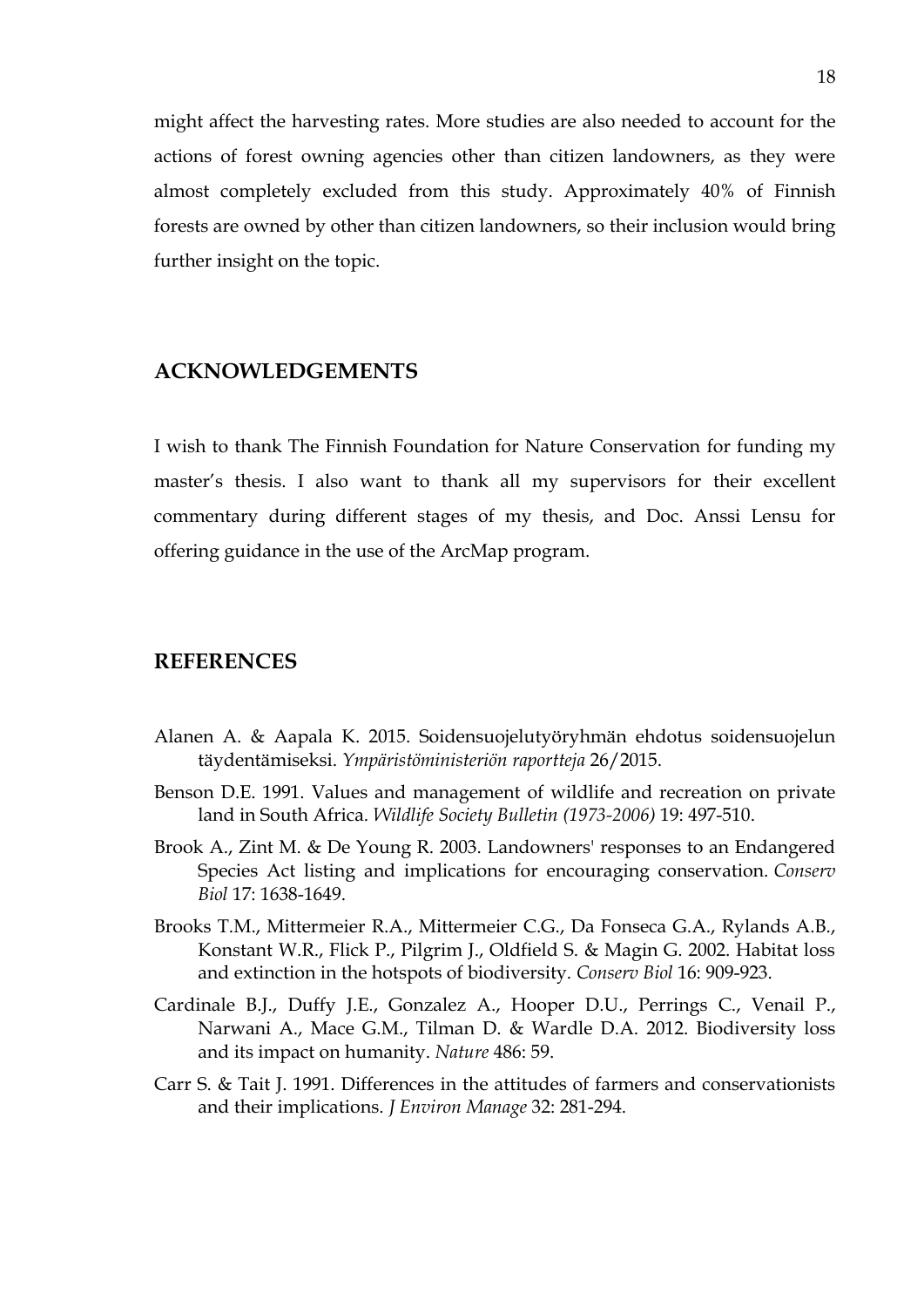- Costanza R., d'Arge R., De Groot R., Farber S., Grasso M., Hannon B., Limburg K., Naeem S., O'Neill R.V. & Paruelo J. 1997. The value of the world's ecosystem services and natural capital. *Nature* 387: 253.
- Demokraatti. 2014. Aavistushakkuista mehevä kiista: "Metsähallituksen ainaista filosofiaa" vai "vuosikymmenten takaista historiaa"? https://demokraatti.fi (accessed on 19.3.2018).
- Fahrig L. 2003. Effects of habitat fragmentation on biodiversity. *Annual review of ecology, evolution, and systematics* 34: 487-515.
- Fortmann L. & Huntsinger L. 1989. The effects of nonmetropolitan population growth on resource management. *Society & Natural Resources* 2: 9-22.
- Gaston K.J. 2000. Global patterns in biodiversity. *Nature* 405: 220.
- Gidari A. 1994. The Endangered Species Act: Impact of Section 9 on Private Landowners. *Environmental Law* : 419-500.
- Haatanen A., den Herder M., Leskinen P., Lindner M., Kurttila M. & Salminen O. 2014. Stakeholder engagement in scenario development process–bioenergy production and biodiversity conservation in eastern Finland. *J Environ Manage* 135: 45-53.
- Hanski I. 2011. Habitat loss, the dynamics of biodiversity, and a perspective on conservation. *Ambio* 40: 248-255.
- Heikkilä, R. 1993: Threatened types of peatland. *Forestry Environment Guide*. Appendix 3. Finnish Forest and Park Service
- Hörnberg G., Ohlson M. & Zackrisson O. 1995. Stand dynamics, regeneration patterns and long‐term continuity in boreal old‐growth Picea abies swamp‐ forests. *Journal of Vegetation Science* 6: 291-298.
- Hörnberg G., Zackrisson O., Segerström U., Svensson B.W., Ohlson M. & Bradshaw R.H. 1998. Boreal swamp forests: biodiversity "hotspots" in an impoverished forest landscape. *Bioscience* 48: 795-802.
- Horne P., Koskela T. & Ovaskainen V. 2004. Metsänomistajien ja kansalaisten näkemykset metsäluonnon monimuotoisuuden turvaamisesta*. Metsäntutkimuslaitos*.
- Innes R. 2000. The economics of takings and compensation when land and its public use value are in private hands. *Land Econ*: 195-212
- Jokinen A. 2002. Free-time habitation and layers of ecological history at a southern Finnish lake. *Landscape Urban Plann* 61: 99-112.
- Joshi O. & Mehmood S.R. 2011. Factors affecting nonindustrial private forest landowners' willingness to supply woody biomass for bioenergy. *Biomass Bioenergy* 35: 186-192.
- Kaakinen E. & Salminen P. 2006. Mire conservation and its short history in Finland. *Finland – land of mires, The Finnish Environment* 23: 229-238.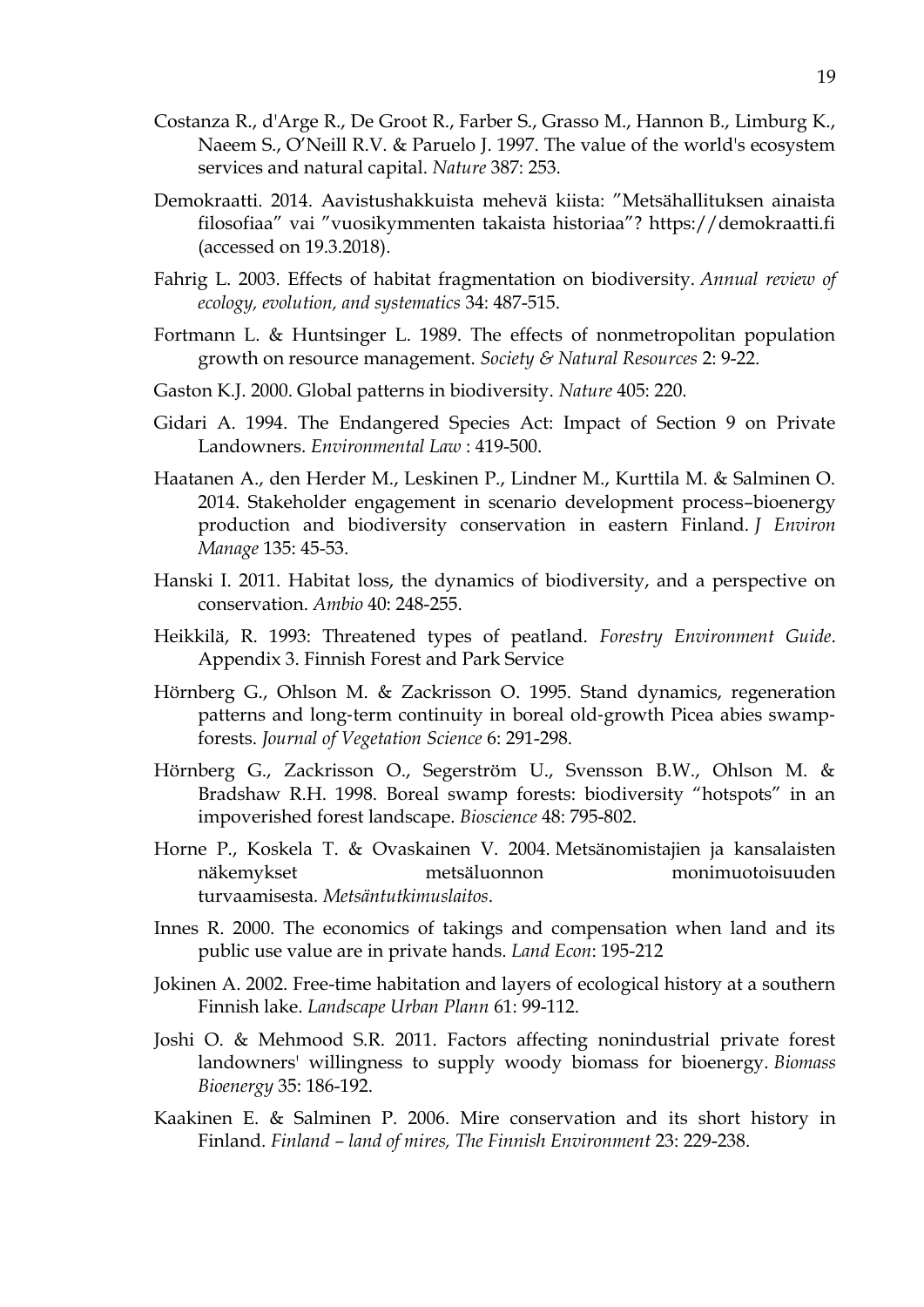- Kallio M. & Aapala K. 2001. Suoluonnon alueellisen rakenteen muutos ja suojelualueverkon merkitys. *Soidensuojelualueverkon arviointi, Suomen ympäristö* 490: 15-44.
- Knight R.L. 1999. Private lands: the neglected geography. *Conserv Biol* 13: 223-224.
- Kontula T. & Raunio A. 2018. Suomen luontotyyppien uhanalaisuus 2018. *Luontotyyppien punainen kirja*. Osa 2: Luontotyyppien kuvaukset.
- Lindholm T. & Heikkilä R. 2006. Destruction of mires in Finland. *Finland – land of mires*: 179-190.
- Lueck D. & Michael J.A. 2003. Preemptive habitat destruction under the Endangered Species Act. *The Journal of Law and Economics* 46: 27-60.
- Maaseudun Tulevaisuus. 2017. Metsäkeskus ropsautti yksityismetsänomistajille yli 200 000 hehtaaria suojeluehdotuksia. https://www.maaseuduntulevaisuus.fi (accessed on 19.3.2018).
- Metsäblogi. 2012. Metsähallituksen kesäiset aavistushakkuut. https://metsablogi.wordpress.com (accessed on 19.3.2018).
- Metsäkeskus. 2016. Oikeudet ja velvollisuudet. https://www.metsakeskus.fi (accessed on 11.3.2018).
- Metsäyhdistys. 2014. Metsätietopaketti. https://www.smy.fi (accessed on 19.3.2018).
- McCann E., Sullivan S., Erickson D. & De Young R. 1997. Environmental awareness, economic orientation, and farming practices: a comparison of organic and conventional farmers. *Environ Manage* 21: 747-758.
- Napier T.L. & Camboni S.M. 1988. Attitudes toward a proposed soil conservation program. *J Soil Water Conserv* 43: 186-191.
- Newbold T., Hudson L.N., Arnell A.P., Contu S., De Palma A., Ferrier S., Hill S.L., Hoskins A.J., Lysenko I. & Phillips H.R. 2016. Has land use pushed terrestrial biodiversity beyond the planetary boundary? A global assessment. *Science* 353: 288-291.
- Paloniemi R. 2008. Luonnonsuojelu arjessa: maanomistajien näkemyksiä ja kokemuksia yksityismaiden tilapäisestä luonnonsuojelusta ja sen uudistumisen prosessista. *Environmentalica Fennica*.
- Paloniemi R. & Tikka P.M. 2008. Ecological and social aspects of biodiversity conservation on private lands. *Environ Sci & Policy* 11: 336-346.
- Peterson T.R. & Horton C.C. 1995. Rooted in the soil: How understanding the perspectives of landowners can enhance the management of environmental disputes. *Quarterly Journal of Speech* 81: 139-166.
- Rassi, P., et al. 2010. The 2010 red list of Finnish species. *Ympäristöministeriö & Suomen ympäristökeskus*, Helsinki 685.
- Raunio A., Schulman A. & Kontula T. 2008. Suomen luontotyyppien uhanalaisuus–Osa 2: Luontotyyppien kuvaukset. *Suomen ympäristö* 8/2008.